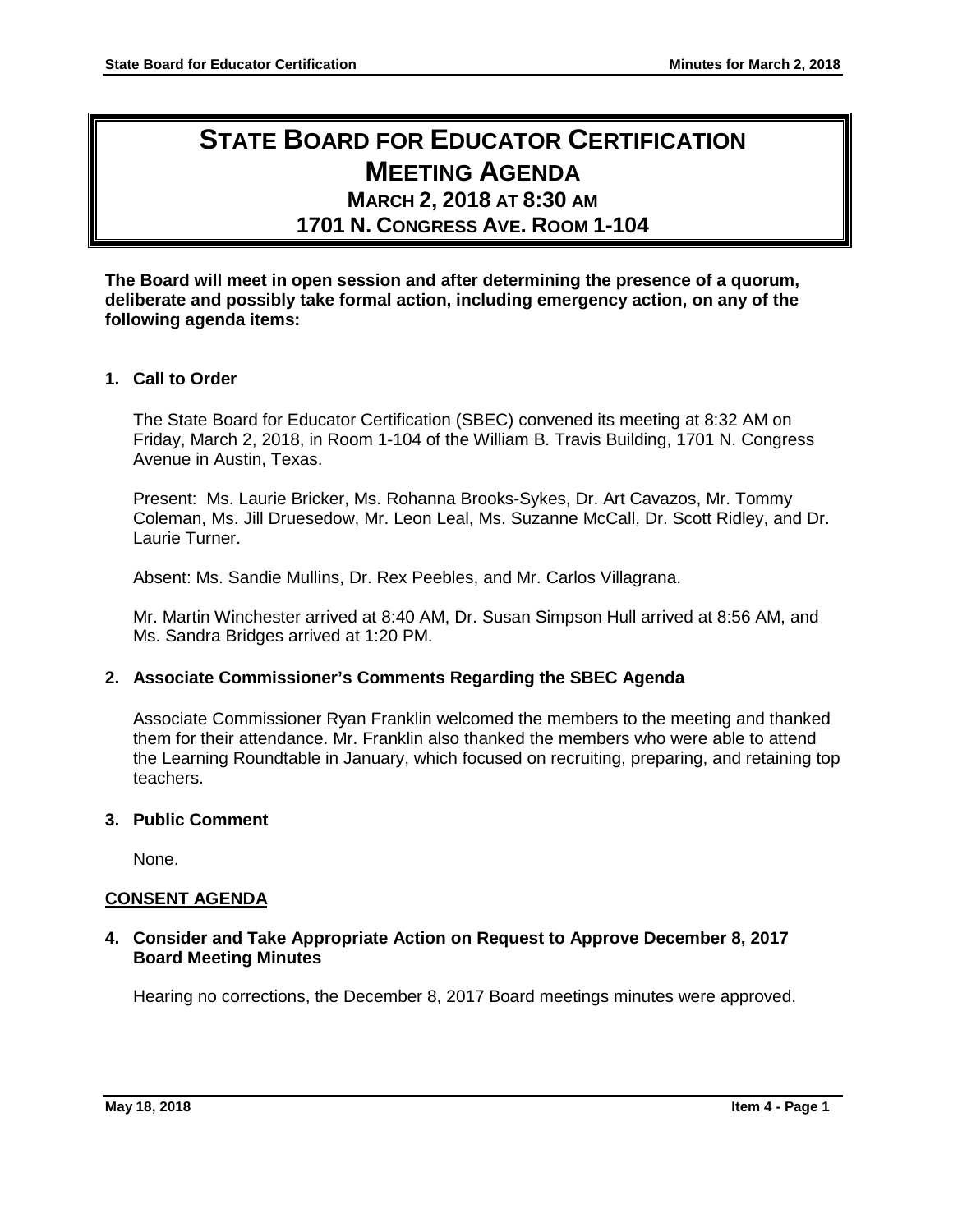## **DISCUSSION AND ACTION**

## **5. Update on Divisions of Educator Leadership and Quality Department**

Ms. Cook, Dr. Miller, and Ms. Moriaty provided brief overviews of the scopes of work handled by their divisions and shared highlights, trends, and key data points. TEA staff confirmed the agenda was printed prior to the end of second quarter (December through February) and indicated the additional information will be included in the next quarterly update to the Board.

#### **6. Consider and Take Appropriate Action on Adoption of Review of 19 TAC Chapter 229, Accountability System for Educator Preparation Programs**

Dr. Miller presented this item to the Board. Texas Government Code, §2001.039, establishes a four-year rule review cycle for all state agency rules, including State Board for Educator Certification (SBEC) rules. This item presented for SBEC approval the adoption of the review of 19 TAC Chapter 229, Accountability System for Educator Preparation Programs. The rules being reviewed provide requirements for the accountability system for educator preparation programs (EPPs), including the assignment of an EPP accreditation status, and allow the SBEC to intervene in cases of low performance.

Dr. Miller explained that while no public comment had been received on the review of 19 TAC Chapter 229, the Educator Preparation Data Workgroup had convened in January and had provided TEA staff with input on some potential changes to this chapter that TEA staff will bring to the Board for consideration at a future meeting. Dr. Miller recommended that the Board adopt the review of 19 TAC Chapter 229.

#### **Motion and vote:**

*Motion was made by Dr. Cavazos to adopt the review of 19 TAC Chapter 229, Accountability* System for Educator Preparation Programs. *Second was made by Ms. Bricker, and the Board voted unanimously in favor of the motion.* 

### **7. Consider and Take Appropriate Action on Adoption of Review of 19 TAC Chapter 247, Educators' Code of Ethics**

Ms. Moriaty presented this item to the Board. Texas Government Code, §2001.039, establishes a four-year rule review cycle for all state agency rules, including State Board for Educator Certification (SBEC) rules. This item presents for SBEC approval the adoption of the review of 19 TAC Chapter 247, Educators' Code of Ethics. The rules being reviewed provide the code of ethics for Texas educators.

Public Comment was provided by: Ms. Julie Leahy, Texas Classroom Teachers Association

Texas Classroom Teachers Association commented that while TCTA supported the continued existence of the Educators' Code of Ethics as codified in Chapter 247, the SBEC should exercise caution in revising Chapter 247 to ensure that it remained primarily an ethical guide for educators rather than a disciplinary tool for the SBEC.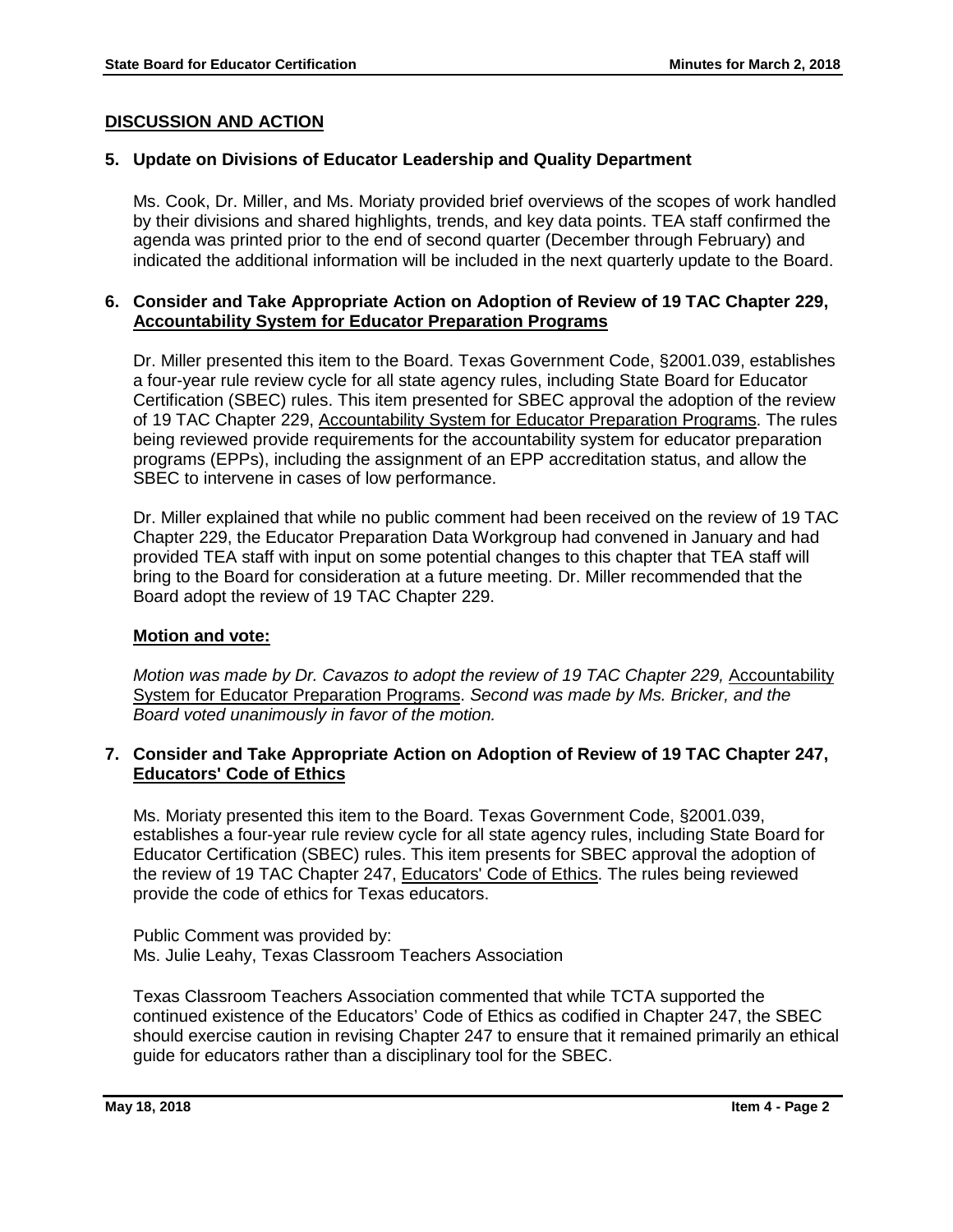## **Motion and vote:**

*Motion was made by Ms. McCall to adopt the review of 19 TAC Chapter 247, Educators'* Code of Ethics. *Second was made by Dr. Cavazos, and the Board voted unanimously in favor of the motion.* 

## **8. Consider and Take Appropriate Action on Adoption of Review of 19 TAC Chapter 250, Administration**

Ms. Pogue presented this item to the Board. Ms. Pogue explained that no public comment had been received on the review of 19 TAC Chapter 250 and that staff anticipates bringing proposed rule text changes at the May meeting.

## **Motion and vote:**

*Motion was made by Ms. Brooks-Sykes to adopt the review of 19 TAC Chapter 250,*  Administration*. Second was made by Ms. Bricker, and the Board voted unanimously in favor of the motion.* 

#### **9. Consider and Take Appropriate Action on Proposed Amendment to 19 TAC Chapter 250, Administration, Subchapter B, Rulemaking Procedures, §250.20, Petition for Adoption of Rules or Rule Changes**

Ms. Pogue presented this item to the Board. Staff requested this item be moved to the May 18, 2018 SBEC meeting to address technical edits for the Board's consideration that were not included in the posted agenda. Board agreed to postpone this item and no further action was taken.

## **10. Consider and Take Appropriate Action on Adoption of Proposed New 19 TAC Chapter 235, Classroom Teacher Certification Standards, Subchapter B, Elementary School Certificate Standards**

Ms. McLoughlin and Ms. Wu presented this item to the Board. Ms. McLoughlin reminded the Board that this item includes the two other sets of educator standards that comprise the Early Childhood: Prekindergarten-Grade 3 certificate (Science of Teaching Reading and Content standards) as well as the Early Childhood-Grade 6 Pedagogy and Professional Responsibilities standards that were approved by the Board in December.

Ms. McLoughlin stated that this item had received one comment in opposition where the commenter stated that they agreed with the quality of the standards, but stated that the rules did not empower local school districts and campus-level teachers to create their own educator preparation programs. Ms. McLoughlin stated that the comment was acknowledged; however, it fell outside the scope of this item and therefore there were no changes made to the item.

Ms. McLoughlin stated that this item would also be working with Dr. Miller's item 19 (Chapter 228), regarding Educator Preparation program requirements, where the Early Childhood-Grade 3 Institution of Higher Education committee has proposed IHE coursework and training requirements for the Early Childhood-Grade 3 certification programs.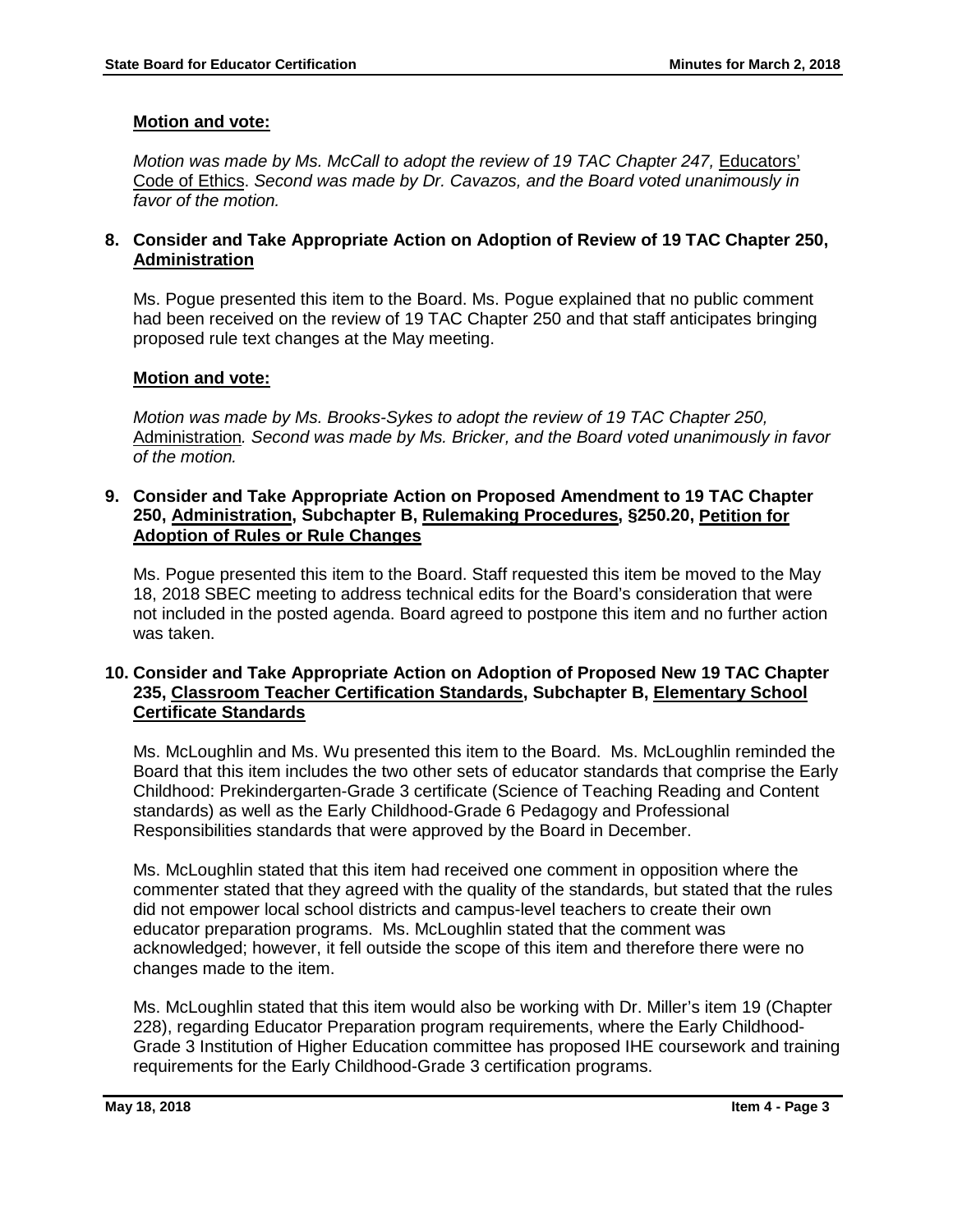## **Motion and vote:**

*Motion was made by Ms. Brooks-Sykes to approve for adoption, subject to State Board of Education review, the proposed new 19 TAC Chapter 235, Classroom Teacher Certification Standards, Subchapter B, Elementary School Certificate Standards, as proposed with an effective date of 20 days after filing the adoption notice with the Texas Register. Second was made by Mr. Leal, and the Board voted unanimously in favor of the motion.* 

#### **11. Consider and Take Appropriate Action on Adoption of Proposed Amendment to 19 TAC Chapter 230, Professional Educator Preparation and Certification, Subchapter C, Assessment of Educators***,* **§230.21, Educator Assessment**

Ms. Cook presented this item to the Board. She reminded the Board of the conversation in December about updates to the figure that identifies all SBEC-issued certificates and required tests for licensure as well as language added to strengthen information related to testing irregularities and confidential integrity. Ms. Cook walked the Board through the changes proposed for adoption and shared that no comments were received during the public comment period.

## **Motion and vote:**

*Motion was made by Dr. Cavazos to approve for adoption, subject to State Board of Education review, the proposed amendment to 19 TAC Chapter 230, Professional Educator Preparation and Certification, Subchapter C, Assessment of Educators, §230.21, Educator Assessment, with an effective date of 20 days after filing with the Texas Register. Second was made by Ms. McCall, and the Board voted unanimously in favor of the motion.*

### **12. Consider and Take Appropriate Action on Adoption of Proposed Amendments to 19 TAC Chapter 227, Provisions for Educator Preparation Candidates, Subchapter A, Admission to Educator Preparation Programs, and Subchapter B, Preliminary Evaluation of Certification Eligibility**

Dr. Miller presented this item to the Board. This item provided the State Board for Educator Certification (SBEC) an opportunity to adopt, subject to State Board of Education (SBOE) review, proposed amendments to 19 TAC Chapter 227, Provisions for Educator Preparation Candidates, Subchapter A, Admission to Educator Preparation Programs, and Subchapter B, Preliminary Evaluation of Certification Eligibility. The proposed amendments would implement the statutory requirements of Senate Bill (SB) 1839 and House Bills (HBs) 2039 and 1508, 85th Texas Legislature, Regular Session, 2017. The proposed amendments would also implement changes based on stakeholder input and Texas Education Agency (TEA) staff recommendations.

Dr. Miller explained that TEA staff recommended a change at adoption that would strike two subsections that had been proposed by the Board. TEA staff recommended removing the two subsections because they address program requirements for individuals seeking an Early Childhood: Prekindergarten-Grade 3 certificate, and it would be more appropriate to include program requirements in 19 TAC Chapter 228. Dr. Miller explained that these program requirements were included in a discussion item for Chapter 228 later in the agenda.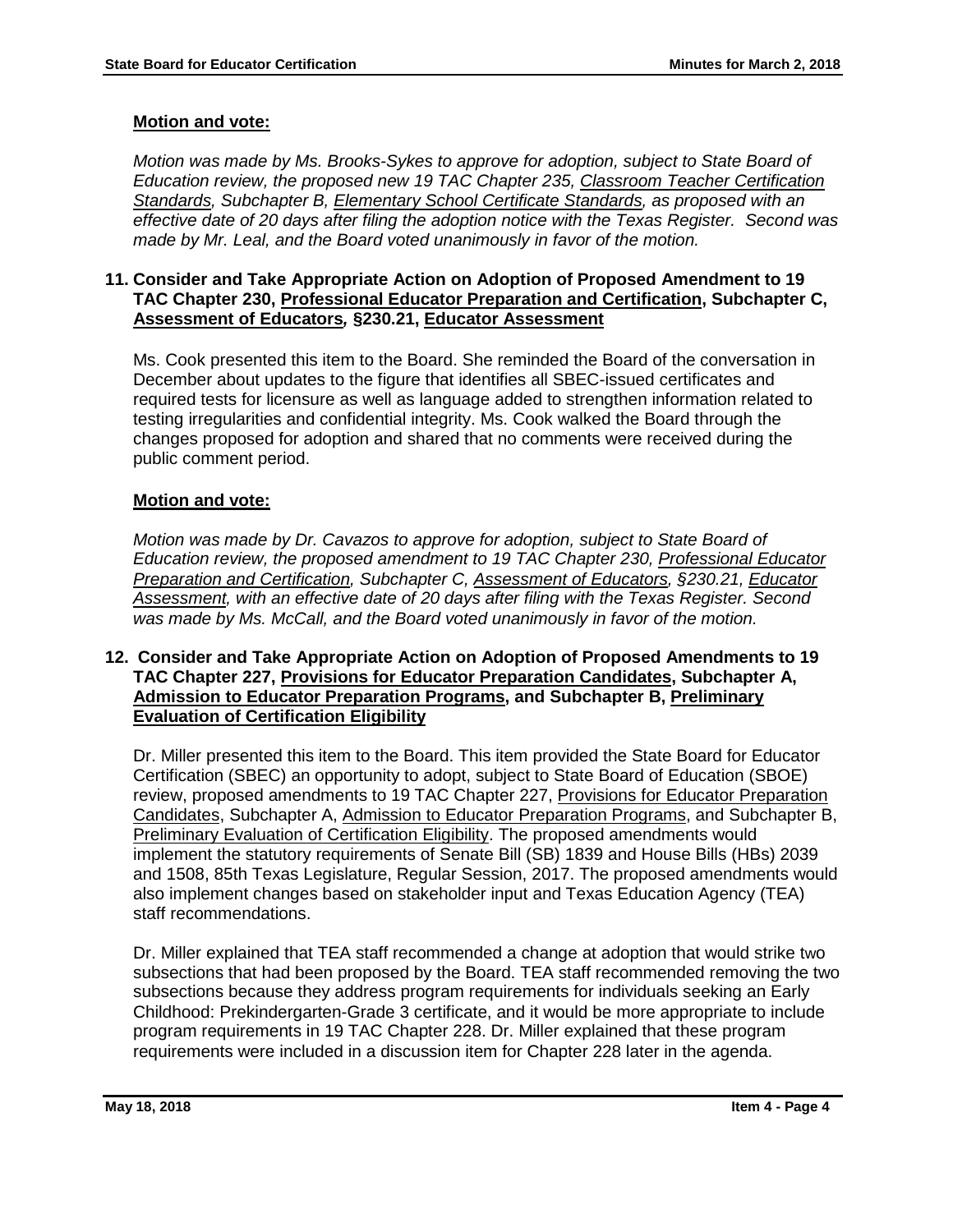Dr. Miller summarized the public comment that had been received during the 30 days of public comment and told the Board that TEA staff does not recommend any additional changes to the proposed amendments based on the public comment. Dr. Miller recommended that the Board adopt the proposed amendments as presented.

## **Motion and vote:**

*Motion was made by Mr. Leal to approve for adoption, subject to State Board of Education review, the proposed amendments to 19 TAC Chapter 227, Provisions for Educator Preparation Candidates, Subchapter A, Admission to Educator Preparation Programs, and Subchapter B, Preliminary Evaluation of Certification Eligibility, with an effective date of 20 days after filing with the adoption notice with the Texas Register. Second was made by Mr. Coleman, and the Board voted unanimously in favor of the motion.* 

#### **13. Consider and Take Appropriate Action on Adoption of Proposed Amendment to 19 TAC Chapter 232, General Certification Provisions, Subchapter A, Certificate Renewal and Continuing Professional Education Requirements, §232.11, Number and Content of Required Continuing Professional Education Hours**

Dr. Miller presented this item to the Board. This item provided the State Board for Educator Certification (SBEC) an opportunity to adopt, subject to State Board of Education (SBOE) review, a proposed amendment to 19 TAC Chapter 232, General Certification Provisions, Subchapter A, Certificate Renewal and Continuing Professional Education Requirements, §232.11, Number and Content of Required Continuing Professional Education Hours. The proposed amendment would implement changes resulting from the 85th Texas Legislature, Regular Session, 2017, which include adding new continuing professional education (CPE) topics for all educators. The proposed amendment would also add minimum requirements for several CPE topics for individuals holding standard classroom teacher, principal, and school counselor certificates.

Dr. Miller summarized the public comment that had been received during the 30 days of public comment and told the Board that TEA staff does not recommend any additional changes to the proposed amendments based on the public comment.

Public Comment was provided by: Ms. Kate Kuhlmann

Dr. Miller recommended that the Board adopt the proposed amendments as presented.

## **Motion and vote:**

*Motion was made by Ms. Bricker to approve for adoption, subject to State Board of Education review, the proposed amendment to 19 TAC Chapter 232, General Certification Provisions, Subchapter A, Certificate Renewal and Continuing Professional Education Requirements, §232.11, Number and Content of Required Continuing Professional Education Hours, with an effective date of 20 days after filing the adoption notice with the Texas Register. Second was made by Dr. Hull, and the Board voted unanimously in favor of the motion.*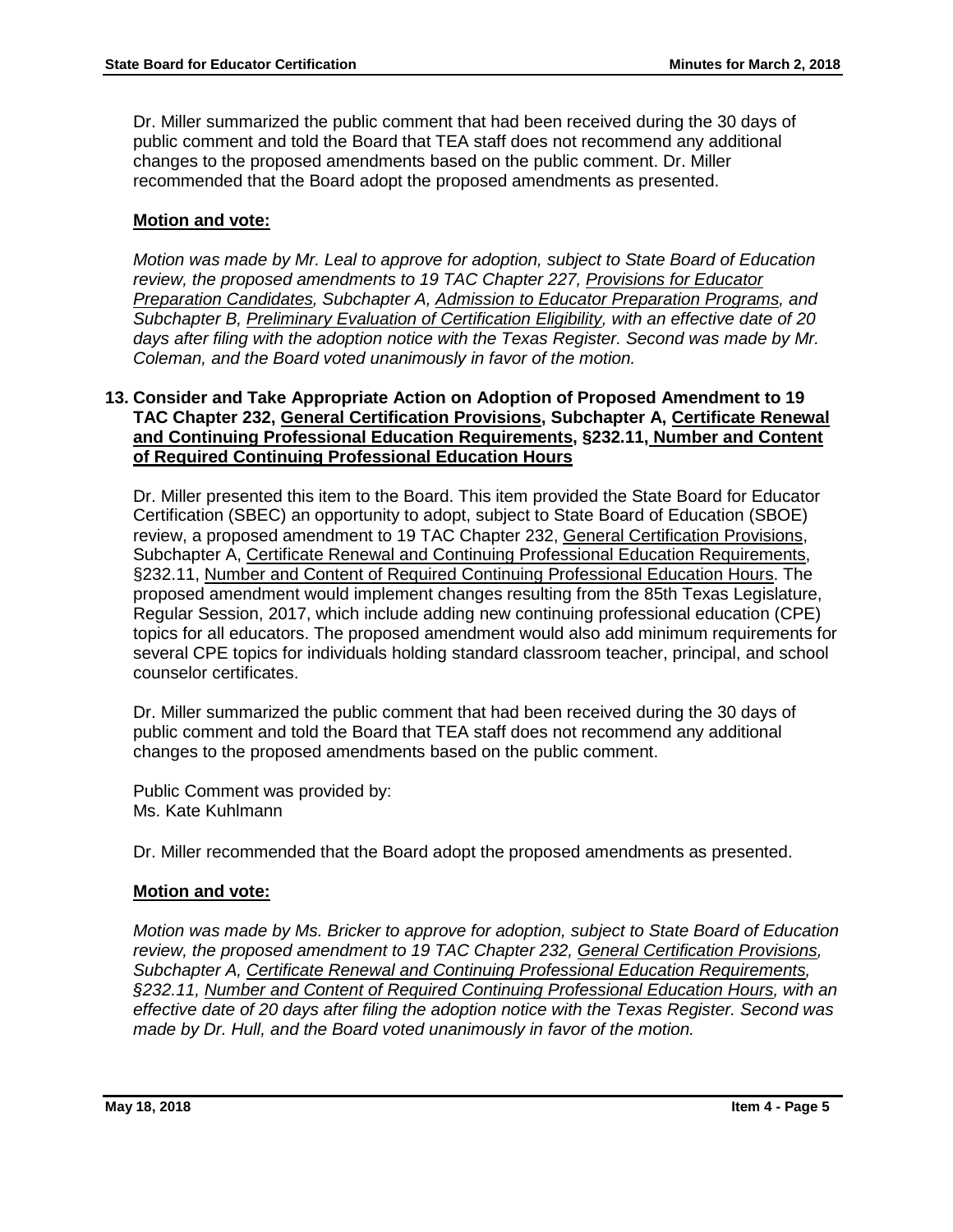## **14. Consider and Take Appropriate Action on Request to Approve 2016-2017 Accountability System for Educator Preparation Programs (ASEP) Accreditation Status for 21st Century Leadership Principal Preparation Program**

Dr. Miller presented this item to the Board. This item provided the State Board for Educator Certification (SBEC) the opportunity to approve the proposed 2016-2017 Accountability System for Educator Preparation Programs (ASEP) accreditation status for 21<sup>st</sup> Century Leadership Principal Preparation Program (21<sup>st</sup> Century) as Accredited-Probation (Year Three).

Dr. Miller provided the Board with a summary of information that led to the TEA staff recommendation for the Board to assign 21st Century an accreditation status of Accredited-Probation and continue the assignment of a monitor to assist 21<sup>st</sup> Century. Dr. Miller also addressed each of the issues that 21<sup>st</sup> Century raised in their request for an informal review of the recommendation. For each issue, Dr. Miller explained why there was not a reason to change the recommendation. Dr. Miller also explained that if the Board took this action, the next step would be for TEA staff to notify 21<sup>st</sup> Century that TEA staff would be recommending the Board assign an accreditation status of Not Accredited-Revoked because 21<sup>st</sup> Century had been assigned an Accredited-Probation status for three consecutive years.

21<sup>st</sup> Century was represented by Charlotte Watson and Naomi Green. Ms. Watson and Ms. Green provided the Board with information as to why 21<sup>st</sup> Century should not be assigned an accreditation status of Accredited-Probation and why they should be provided with more time to improve their program.

After the representatives of 21<sup>st</sup> Century presented their information, Dr. Miller explained that the Board did not have discretion as to the assignment of the Accredited-Probation status. Dr. Miller recommended that the Board approve the accreditation status and related sanctions as presented.

At 9:50 AM, the Board entered into Executive Session to receive legal advice on Item 14 pursuant to Government Code §551.071.

At 10:18 AM, the Board returned to open session.

## **Motion and vote:**

*Motion was made by Mr. Leal to approve the 2016-2017 Accountability System for Educator Preparation Programs accreditation status and related sanctions for 21st Century Leadership Principal Preparation Program as presented. Second was made by Ms. Brooks-Sykes, and the Board voted unanimously in favor of the motion.* 

*A second motion was made by Ms. Bricker to direct Mr. Winchester, as a Board member, along with Board counsel and TEA legal counsel to discuss all legal options with the program and their counsel prior to the May Board meeting. Second was made by Dr. Hull, and the motion passed with Ms. Bricker, Dr. Cavazos, Dr. Hull, Dr. Turner, and Mr. Coleman voting in favor and Ms. McCall, Mr. Leal, and Ms. Brooks-Sykes voting against.*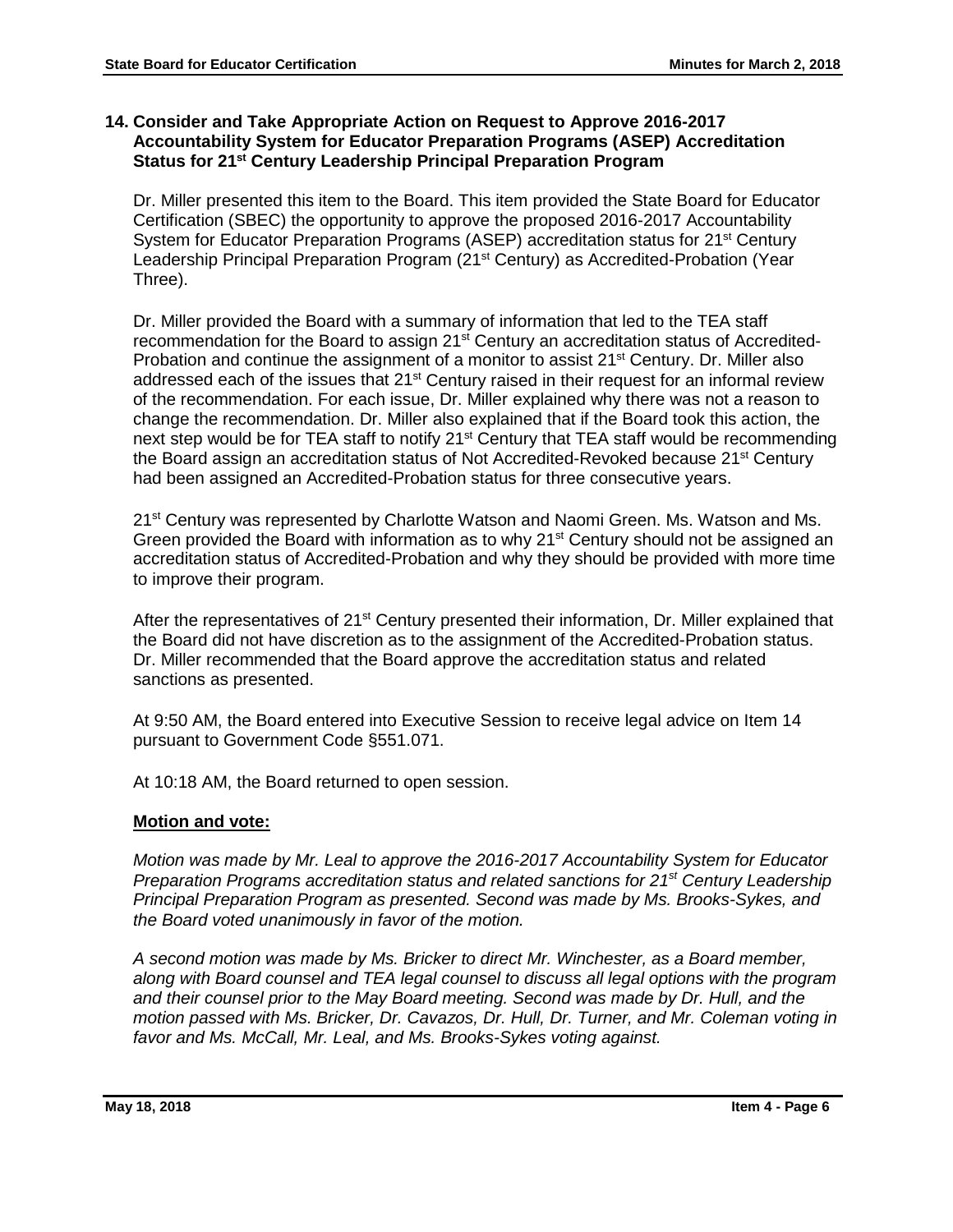#### **DISCIPLINARY CASES**

## **15. Pending or Contemplated Litigation, including Disciplinary Cases**

**A. Defaults**

## **No Answer Defaults**

- 1. In the Matter of Jason Bradley Autrey; Action to be taken: Consideration of Issuance of Default Judgment Staff recommendation: 1 year suspension
- 2. In the Matter of Stephanie Harry; Action to be taken: Consideration of Issuance of Default Judgment

Staff recommendation: 1 year suspension

3. In the Matter of Christina Kime; Action to be taken: Consideration of Issuance of Default Judgment

Staff recommendation: 1 year suspension

5. In the Matter of Teresa Martinez; Action to be taken: Consideration of Issuance of Default Judgment

Staff recommendation: 1 year suspension

6. In the Matter of Robert Philip Carwithen; Action to be taken: Consideration of Issuance of Default Judgment

Staff recommendation: Permanent Revocation

7. In the Matter of Priscilla Acosta Casas; Action to be taken: Consideration of Issuance of Default Judgment

Staff recommendation: Permanent Revocation

8. In the Matter of James Michael Fuller; Action to be taken: Consideration of Issuance of Default Judgment

Staff recommendation: Permanent Revocation

9. In the Matter of Walter Hunt III; Action to be taken: Consideration of Issuance of Default **Judgment** 

Staff recommendation: Permanent Revocation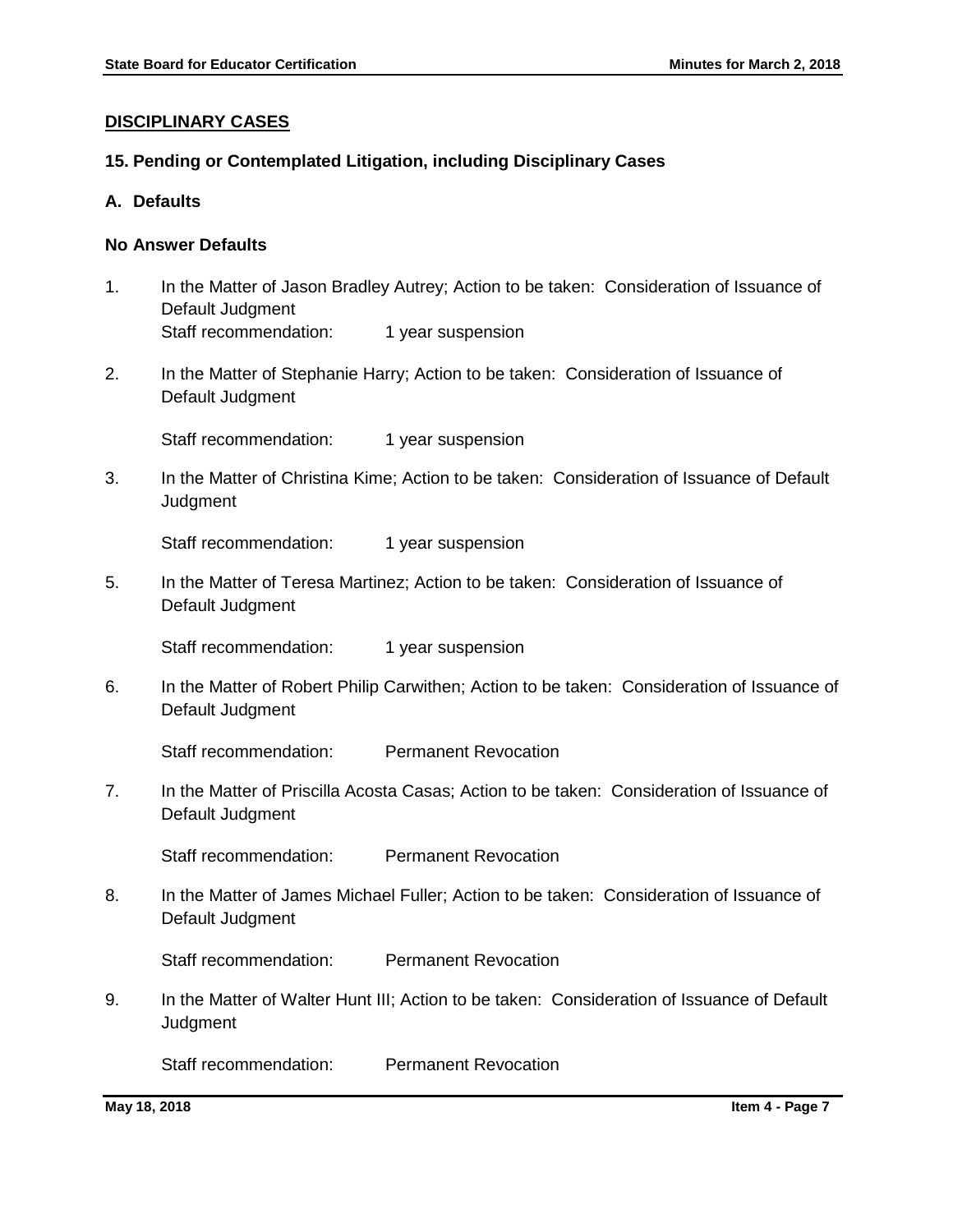10. In the Matter of Melanese N. Malcolm; Action to be taken: Consideration of Issuance of Default Judgment

Staff recommendation: Permanent Revocation

11. In the Matter of Eric Martinez; Action to be taken: Consideration of Issuance of Default **Judgment** 

Staff recommendation: Permanent Revocation

12. In the Matter of Christy Molinar; Action to be taken: Consideration of Issuance of Default **Judgment** 

Staff recommendation: Permanent Revocation

13. In the Matter of Miguel Ruiz; Action to be taken: Consideration of Issuance of Default **Judgment** 

Staff recommendation: Permanent Revocation

14. In the Matter of Cesia Salvador Perez; Action to be taken: Consideration of Issuance of Default Judgment

Staff recommendation: Permanent Revocation

15. In the Matter of Robert Denney Applewhite; Action to be taken: Consideration of Issuance of Default Judgment

Staff recommendation: Permanent Revocation

17. In the Matter of Jorge Emilio Flores; Action to be taken: Consideration of Issuance of Default Judgment

Staff recommendation: Permanent Revocation

18. In the Matter of Domingo Salinas; Action to be taken: Consideration of Issuance of Default Judgment

Staff recommendation: Permanent Revocation

22. In the Matter of Teresa Gail Head; Action to be taken: Consideration of Issuance of Default Judgment

Staff recommendation: Permanent Revocation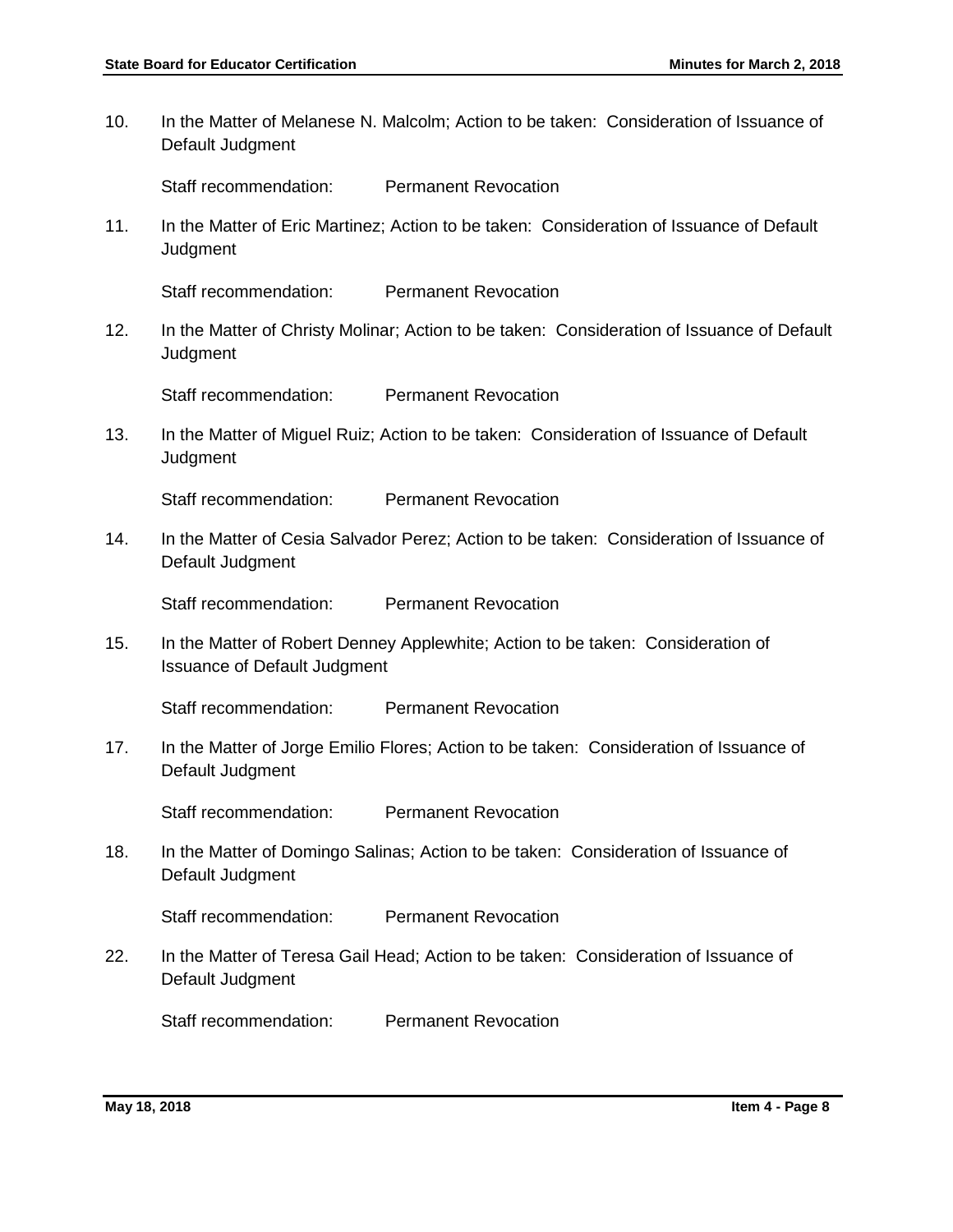23. In the Matter of Maurice Jones; Action to be taken: Consideration of Issuance of Default **Judgment** 

Staff recommendation: Permanent Revocation

24. In the Matter of Pharisse Berry, Jr.; Action to be taken: Consideration of Issuance of Default Judgment

Staff recommendation: Revocation

26. In the Matter of Lisa Brollier; Action to be taken: Consideration of Issuance of Default **Judgment** 

Staff recommendation: Revocation

27. In the Matter of Leah Ann Brubaker; Action to be taken: Consideration of Issuance of Default Judgment

Staff recommendation: Revocation

29. In the Matter of Stephan Jahnke; Action to be taken: Consideration of Issuance of Default Judgment

Staff recommendation: Revocation

31. In the Matter of Cassandra Renee Mendez; Action to be taken: Consideration of Issuance of Default Judgment

Staff recommendation: Revocation

32. In the Matter of Danielle T. Pontus; Action to be taken: Consideration of Issuance of Default Judgment

Staff recommendation: 3 year suspension and proof of successful completion of substance abuse treatment program

33. In the Matter of Terri Dawn Cooley; Action to be taken: Consideration of Issuance of Default Judgment

Staff recommendation: 2 year suspension

34. In the Matter of Andrea F. Rodriguez; Action to be taken: Consideration of Issuance of Default Judgment

Staff recommendation: Revocation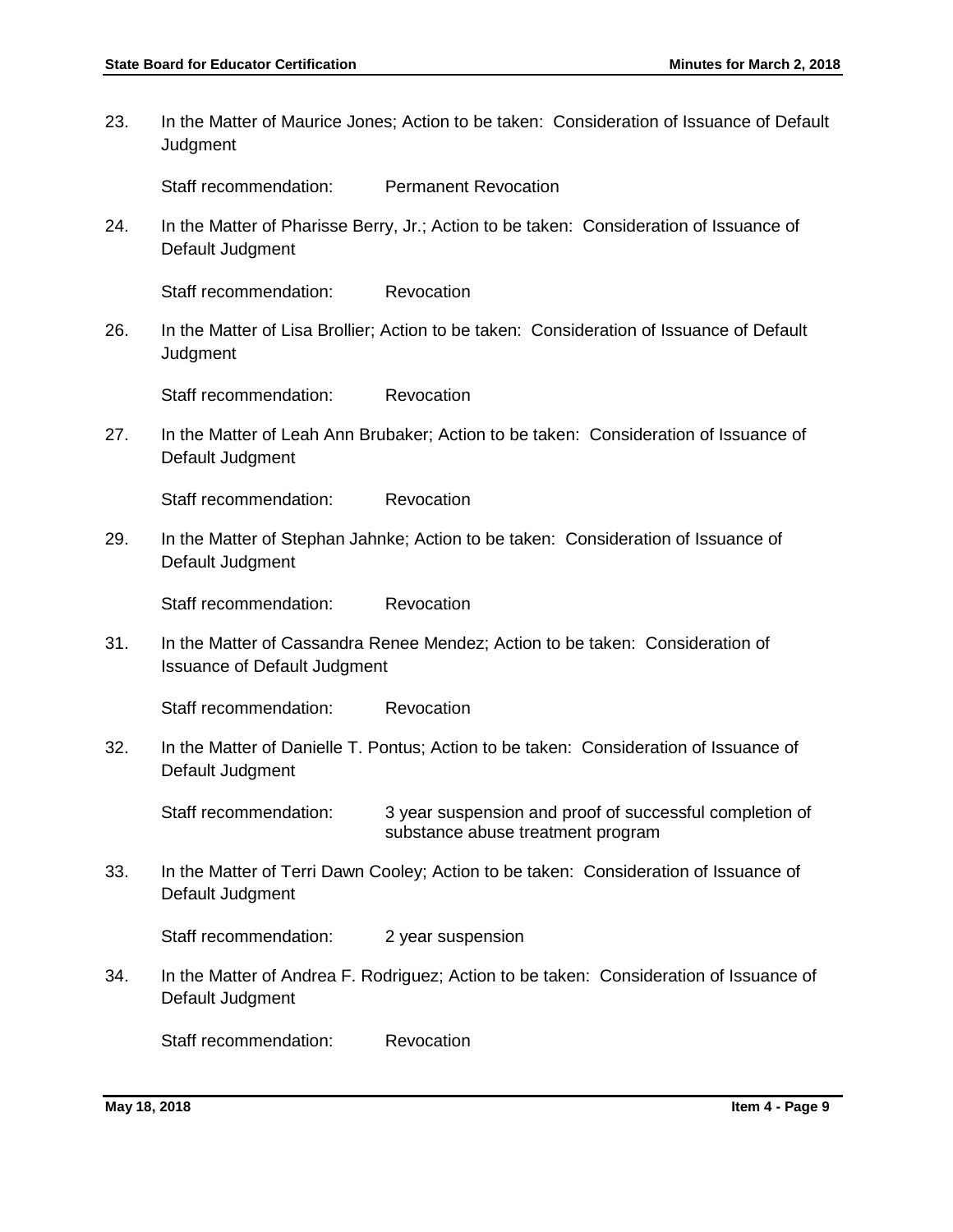35. In the Matter of Laura Diane West; Action to be taken: Consideration of Issuance of Default Judgment

Staff recommendation: Revocation

36. In the Matter of Justin Gent; Action to be taken: Consideration of Issuance of Default Judgment

Staff recommendation: Revocation

37. In the Matter of Kathi Chene' Milam; Action to be taken: Consideration of Issuance of Default Judgment

Staff recommendation: Revocation

#### **Motion and vote:**

*Motion was made by Dr. Hull to grant Staff's Request for Issuance of Default Judgment and enter final orders consistent with Staff's recommendations on each of the above numbered cases 1-38, excluding cases 4, 16, 19, 20, 21, 25, 28, and 30. Second was made by Dr. Cavazos, and the Board voted unanimously in favor of the motion.* 

4. In the Matter of Rosa Maria Krishnan; Action to be taken: Consideration of Issuance of Default Judgment

Staff recommendation: 1 year suspension

Dr. Hull recused herself from voting on this matter.

#### **Motion and vote:**

*Motion was made by Dr. Cavazos to grant Staff's Request for Issuance of Default Judgment and enter a final order consistent with Staff's recommendations on the above numbered case, 4. Second was made by Ms. Bricker, and the Board voted unanimously in favor of the motion.* 

16. In the Matter of Robert Scott Curry; Action to be taken: Consideration of Issuance of Default Judgment

Staff recommendation: 2 year suspension

#### **Motion and vote:**

*Motion was made by Ms. Bricker to grant Staff's Request for Issuance of Default Judgment and enter a final order with a sanction of Permanent Revocation on the above numbered case, 16. Second was made by Mr. Coleman, and the Board voted unanimously in favor of the motion.*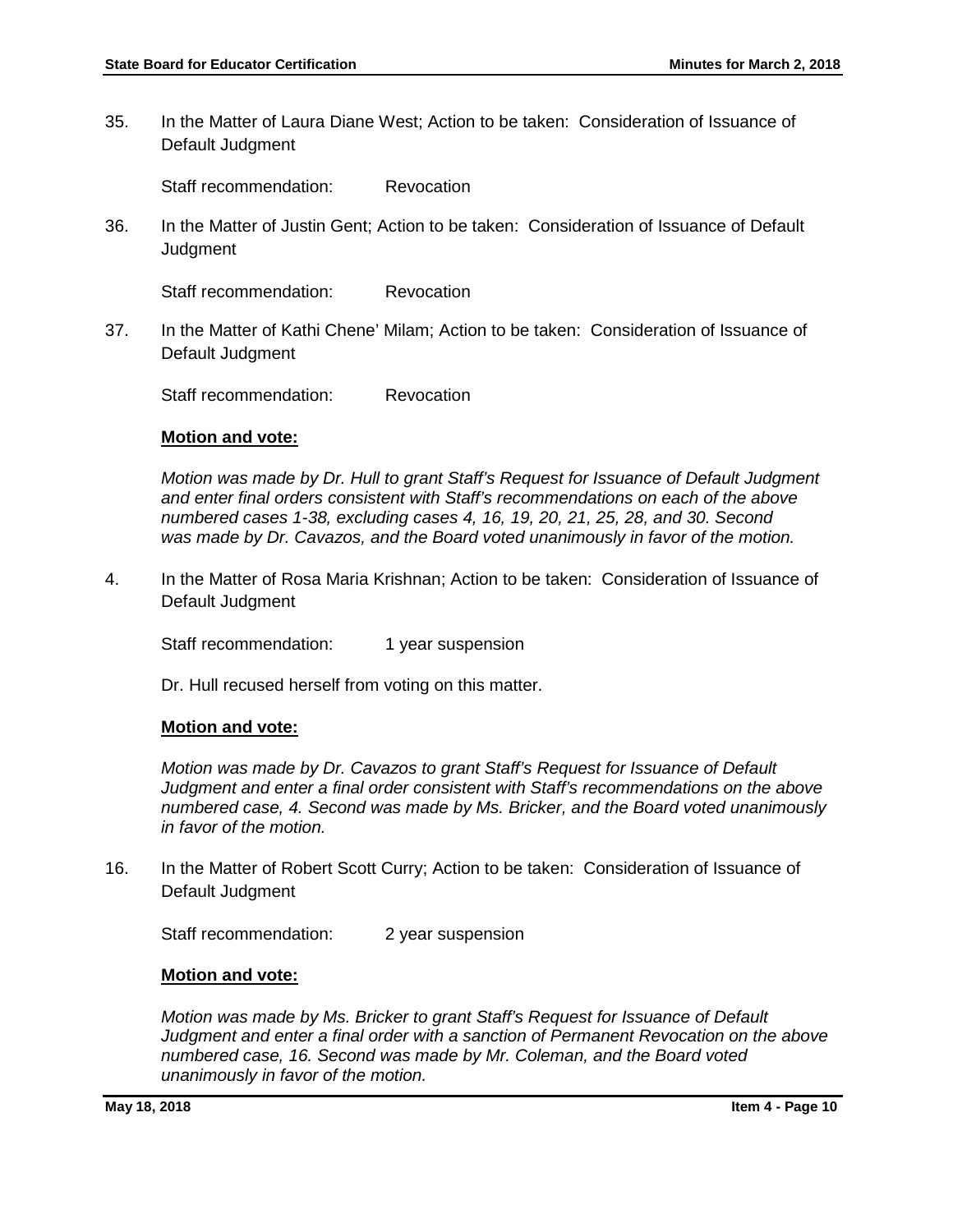19. In the Matter of Robert Lynn Fairchild; Action to be taken: Consideration of Issuance of Default Judgment

Staff recommendation: Revocation

#### **Motion and vote:**

*Motion was made by Ms. Bricker to grant Staff's Request for Issuance of Default Judgment and enter a final order with a sanction of Permanent Revocation on the above numbered case, 19. Second was made by Dr. Hull, and the Board voted unanimously in favor of the motion.*

20. In the Matter of Marcellars Lamont Mason; Action to be taken: Consideration of Issuance of Default Judgment

Staff recommendation: Revocation

#### **Motion and vote:**

*Motion was made by Mr. Coleman to grant Staff's Request for Issuance of Default Judgment and enter a final order with a sanction of Permanent Revocation on the above numbered case, 20. Second was made by Dr. Turner, and the Board voted unanimously in favor of the motion.*

25. In the Matter of Shannon Bonner; Action to be taken: Consideration of Issuance of Default Judgment

Staff recommendation: Revocation

#### **Motion and vote:**

*Motion was made by Dr. Turner to grant Staff's Request for Issuance of Default Judgment and enter a final order with a sanction of Permanent Revocation on the above numbered case, 25. Second was made by Dr. Hull, and the Board voted unanimously in favor of the motion.*

28. In the Matter of Renaud Roman Chavana; Action to be taken: Consideration of Issuance of Default Judgment

Staff recommendation: Revocation

30. In the Matter of Kimber Komurke; Action to be taken: Consideration of Issuance of Default Judgment

Staff recommendation: 2 year suspension and proof of successful completion of substance abuse treatment program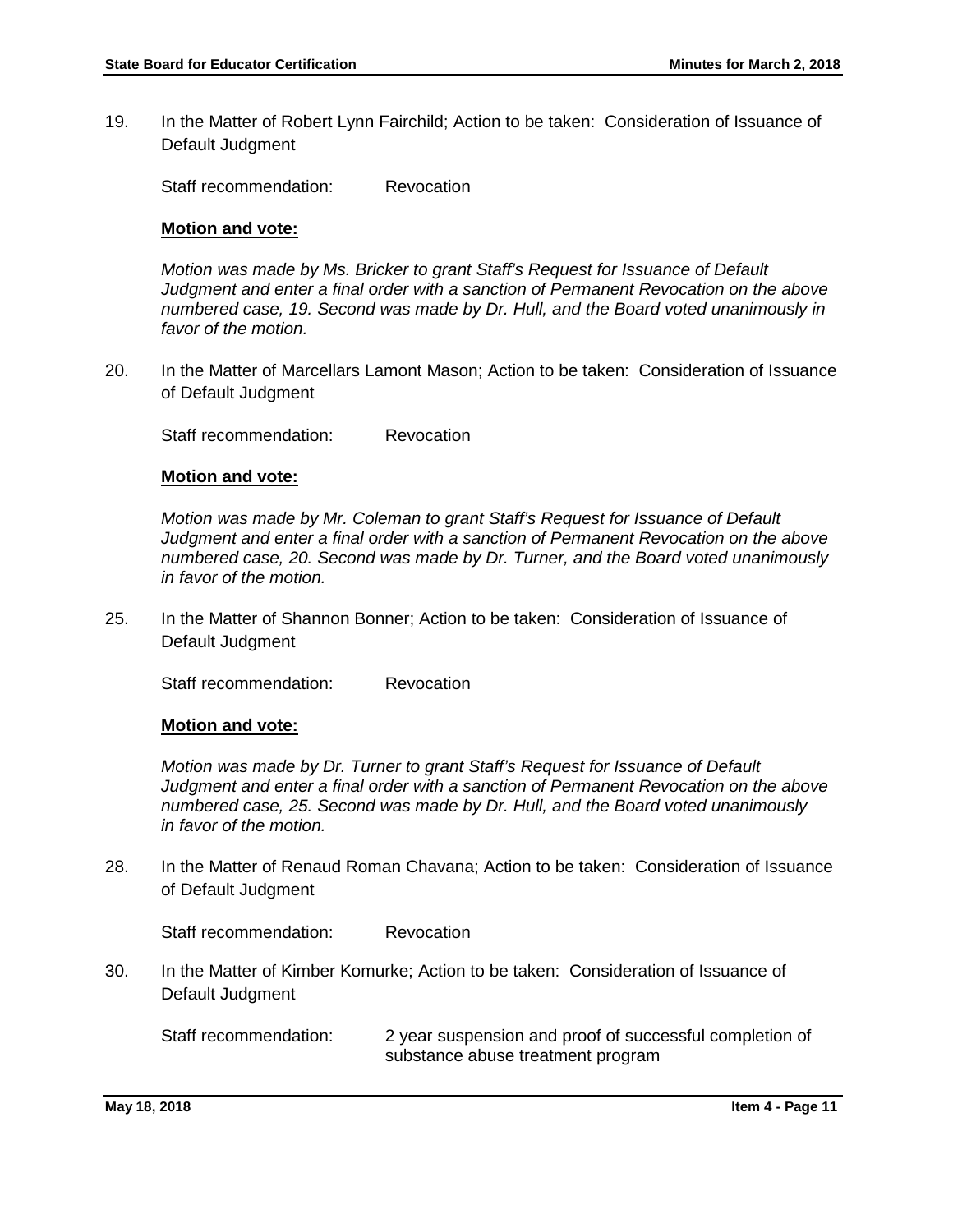#### **Motion and vote:**

*Motion was made by Mr. Coleman to grant Staff's Request for Issuance of Default Judgment and enter final orders consistent with Staff's recommendation on each of the above numbered cases 28 and 30. Second was made by Dr. Cavazos, and the Board voted unanimously in favor of the motion.*

#### **The following cases were pulled by TEA staff and no action was taken:**

21. In the Matter of Katrina R. Smith; Action to be taken: Consideration of Issuance of Default Judgment

Staff recommendation: 2 year suspension and proof of successful completion of substance abuse treatment classes

38. In the Matter of Eric Rodney Hayes; Action to be taken: Consideration of Issuance of Default Judgment

Staff recommendation: Revocation

### **SOAH Defaults**

1. In the Matter of Lana Ruthart; Action to be taken: Consideration of Issuance of Default **Judgment** 

Staff recommendation: Revocation

2. In the Matter of Felecia Caruthers; Action to be taken: Consideration of Issuance of Default Judgment

Staff recommendation: Revocation

3. In the Matter of Daniel Spencer; Action to be taken: Consideration of Issuance of Default **Judament** 

Staff recommendation: 1 year suspension

#### **Motion and vote:**

*Motion was made by Dr. Cavazos to grant Staff's Request for Issuance of SOAH Default Judgements and enter final orders consistent with Staff's recommendations on each of the above numbered cases. Second was made by Ms. McCall, and the Board voted unanimously in favor of the motion.*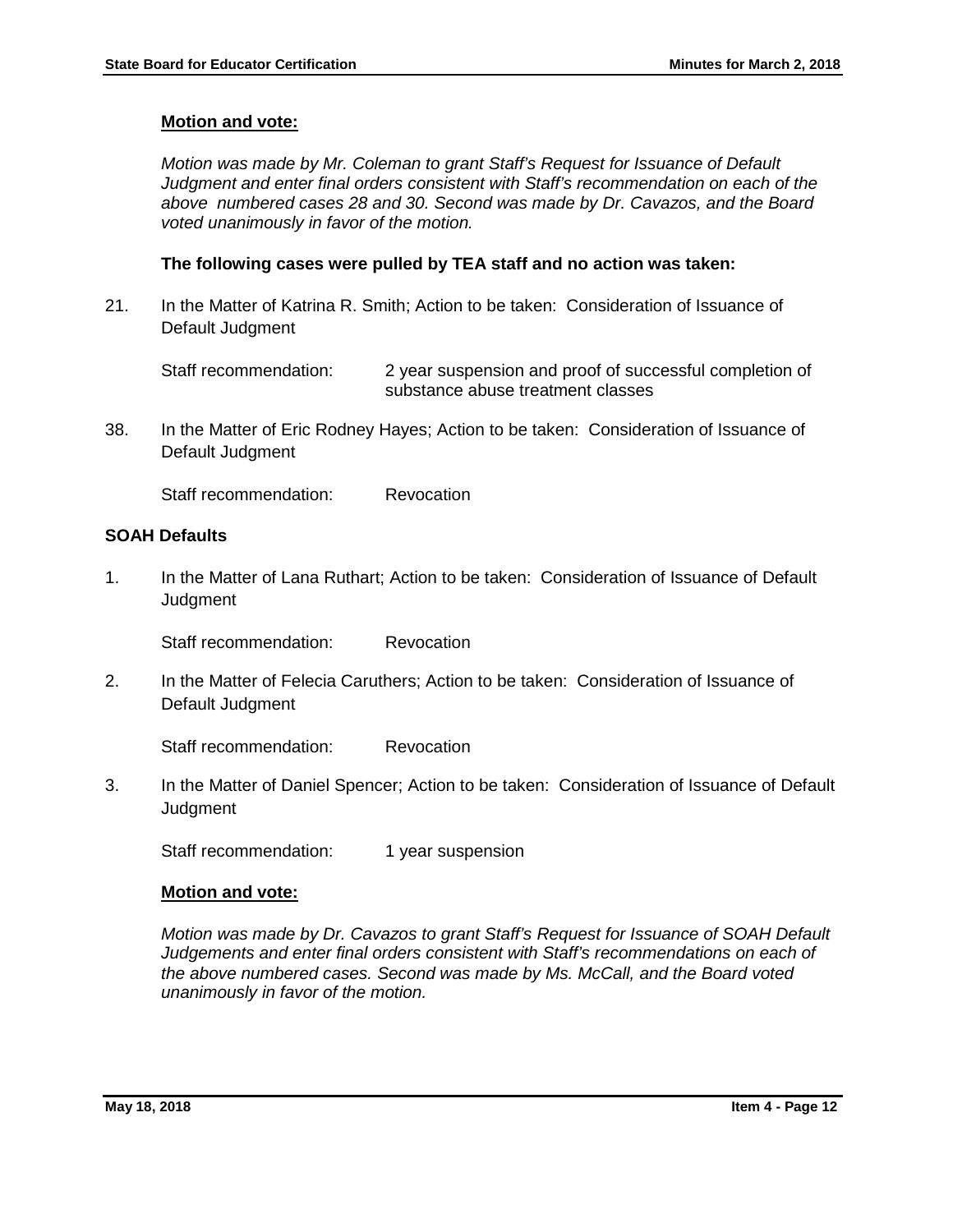## **B. Contested Cases**

Proposals for Decision

1. Docket No. 701175501.EC, Texas Education Agency, Educator Leadership and Quality Division v. Troy French; Action to be taken: Consideration of Proposal for Decision and Issuance of Final Order.

ALJ Recommendation: Revocation

Staff Recommendation: Permanent Revocation

Mr. Ybarra represented TEA staff. Respondent did not appear.

### **Motion and vote:**

*Motion was by Ms. Bricker that the Board adopt the Proposal for Decision including Findings of Fact Nos. 1 -- 14 and Conclusions of Law Nos. 1 -- 11. I move that the Board modify the ALJ Recommendation as follows:*

*TROY FRENCH's educator certification should be PERMANENTLY REVOKED.*

*This modification is permissible pursuant to Texas Government Code Section 2001.058(e) and is necessary because the Administrative Law Judge did not properly apply Board rules and policies. 19 Texas Administrative Code §249.17(i) requires that the SBEC shall permanently revoke the teaching certificate of any educator…if, after a contested case hearing, it is determined that the educator or applicant…solicited any sexual contact or romantic relationship with a student or minor.* 

*The Administrative Law Judge found that:*

• *Mr. French "engaged in a romantic and sexual relationship with Student A while he was Student A's high school coach and that Respondent demonstrated he lacked good moral character and is unworthy to instruct or supervise Texas youths" in Finding of Fact 12;* 

• *Respondent "failed to maintain an appropriate professional educator-student relationship with Student A when he had sexual contact with this student" in Finding of Fact 13;*

• *Respondent "engaged in illegal conduct with Student A by engaging in sexual contact with his student, Respondent committed an offense directly related to the duties and responsibilities of the education profession and posed a threat to the health, safety, or welfare of a student" in Finding of Fact 14;* 

• *The ALJ stated, "After a contested case hearing, if an educator is found to have engaged in any sexual contact or in a romantic relationship with a student, the Board must permanently revoke the educator's teaching certificate" in Conclusion of Law 11.*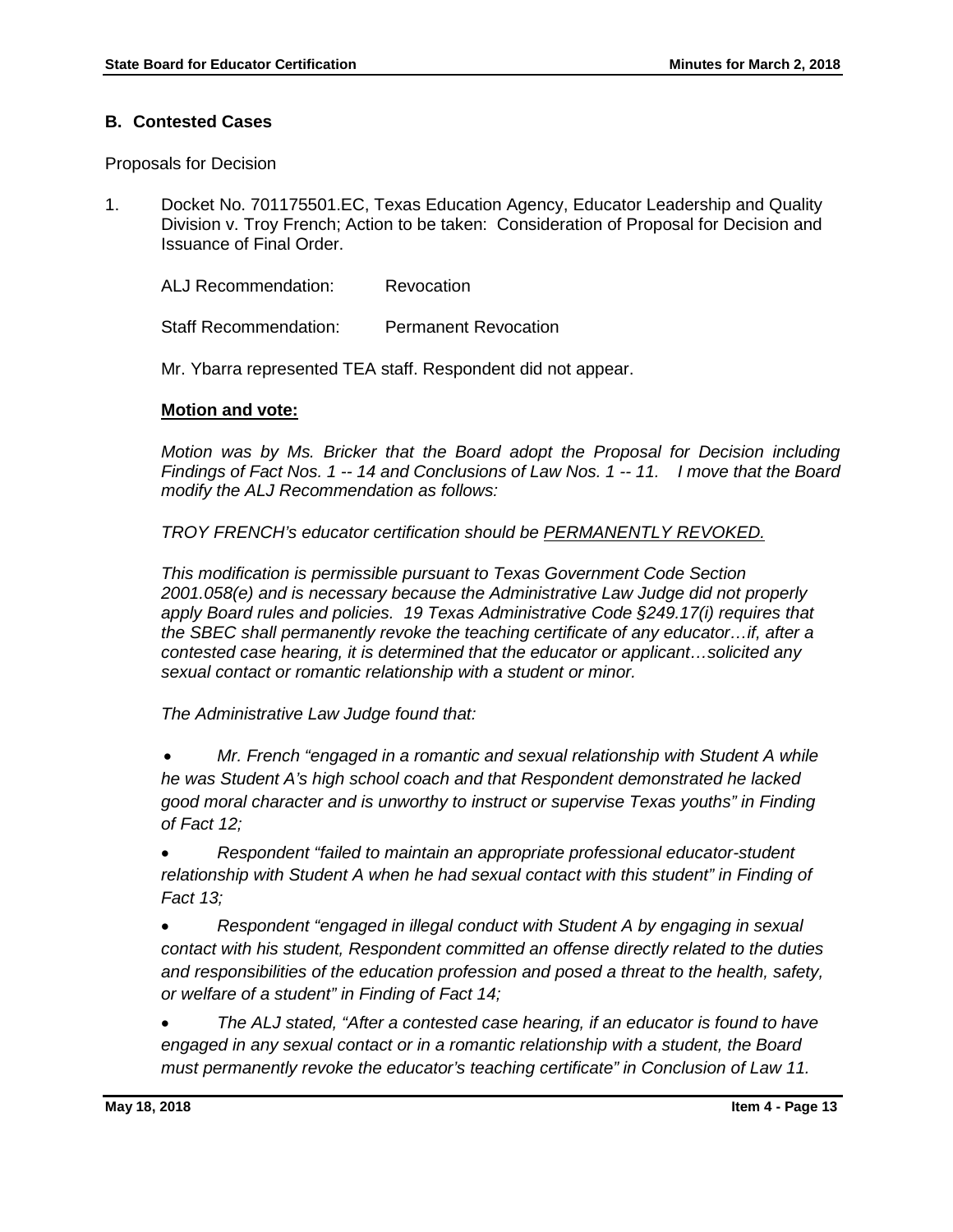*Due to these determinations by the Administrative Law Judge, the appropriate penalty is permanent revocation, in keeping with the requirements of 19 Texas Administrative Code §249.17(i). Second was made by Mr. Coleman, and the Board voted unanimously in favor of the motion.* 

2. Docket No. 701174930.EC, Texas Education Agency, Educator Leadership and Quality Division v. Edward Elizondo; Action to be taken: Consideration of Proposal for Decision and Issuance of Final Order.

ALJ Recommendation: Revocation

Staff Recommendation: Accept ALJ recommendation

Ms. Gokhale represented TEA staff. Respondent did not appear.

### **Motion and vote:**

*Motion was made by Dr. Cavazos that the Board accept the Proposal for Decision and issue a Final Order consistent with the ALJ's recommendations. Second was made by Ms. McCall, and the Board voted unanimously in favor of the motion.* 

3. Docket No. 701172887.EC, Texas Education Agency, Educator Leadership and Quality Division v. Linda Holmes; Action to be taken: Consideration of Proposal for Decision and Issuance of Final Order.

| ALJ Recommendation: | No disciplinary action be taken |
|---------------------|---------------------------------|
|---------------------|---------------------------------|

Staff Recommendation: Accept ALJ recommendation

Mr. Duncan represented TEA staff and Ms. Soto appeared on behalf of respondent. Both parties waived their right to address the Board.

#### **Motion and vote:**

*Motion was made by Mr. Coleman that the Board accept the Proposal for Decision and issue a Final Order consistent with the ALJ's recommendations. Second was made by Dr. Hull, and the Board voted unanimously in favor of the motion.* 

## **C. Court Cases**

#### *District Court Cases*

1. Leo Joseph Tran v. Texas Education Agency, Educator Certification and Standards Division; Cause No. D-1-GN-16-001802, In the 126<sup>th</sup> District Court of Travis County, Texas.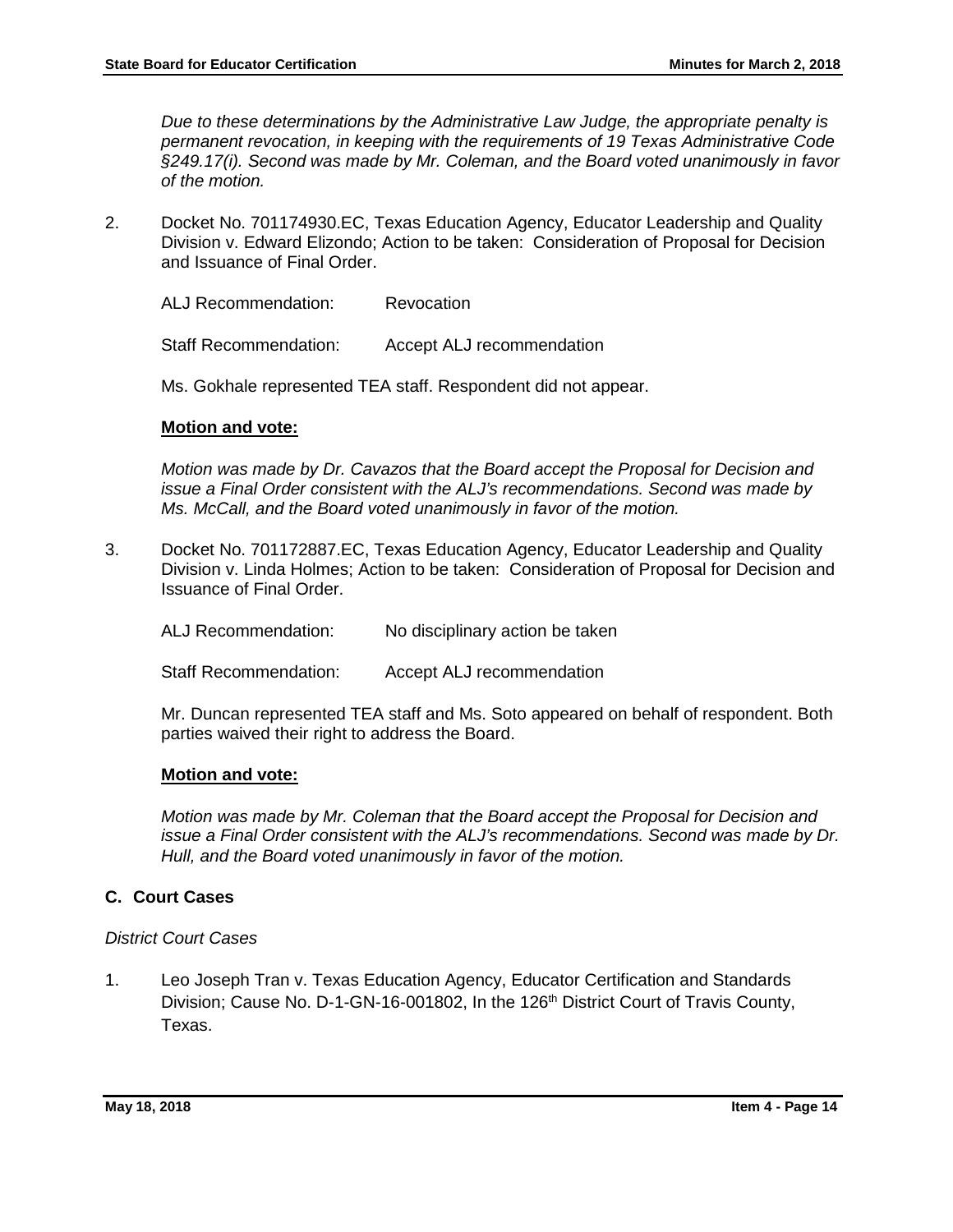- 2. Michael Jimenez v. Texas Education Agency, Educator Certification and Standards Division; Cause No. D-1-GN-17-001964, In the 201<sup>st</sup> District Court of Travis County, Texas.
- 3. David Turner v. Texas Education Agency, Educator Certification and Standards Division; Cause No. D-1-GN-17-002298, In the 250<sup>th</sup> District Court of Travis County, Texas.
- 4. Anna Luisa Kell v. Texas Education Agency, Educator Certification and Standards Division; Cause No. D-1-GN-17-002347, In the 419<sup>th</sup> District Court of Travis County, Texas.
- 5. Norma Regina Gonzalez (a/k/a Gina Oaxaca) v. Texas Education Agency, Educator Standards Division; Cause No. D-1-GN-17-004263, In the 200<sup>th</sup> District Court of Travis County, Texas.
- 6. Joel Trigo v. Texas Education Agency, Educator Certification and Standards Division; Cause No. D-1-GN-17-006874, In the 459<sup>th</sup> District Court of Travis County, Texas.

## **DISCUSSION AND ACTION**

## **16. Consider and Take Appropriate Action on Election of State Board for Educator Certification Officers**

Ms. Pogue presented the procedures for the election of State Board for Educator Certification officers as stated in the Board's operating policies and procedures (BOPP).

## **Election of Board Chairperson**

#### **Motion and vote:**

*Motion was made by Ms. Bricker to nominate Ms. Druesedow for Board Chairperson. There were no other nominations, Ms. Druesedow was elected Board Chairperson by acclamation.*

## **Election of Board Vice-Chairperson**

#### **Motion and vote:**

*Motion was made by Dr. Hull to nominate Dr. Cavazos for Board Vice-Chairperson. There were no other nominations, Dr. Cavazos was elected Board Vice-Chairperson by acclamation.*

#### **Election of Board Secretary**

#### **Motion and vote:**

*Motion was made by Ms. Bricker to nominate Mr. Leal for Board Secretary. There were no other nominations, Mr. Leal was elected Board Secretary by acclamation.*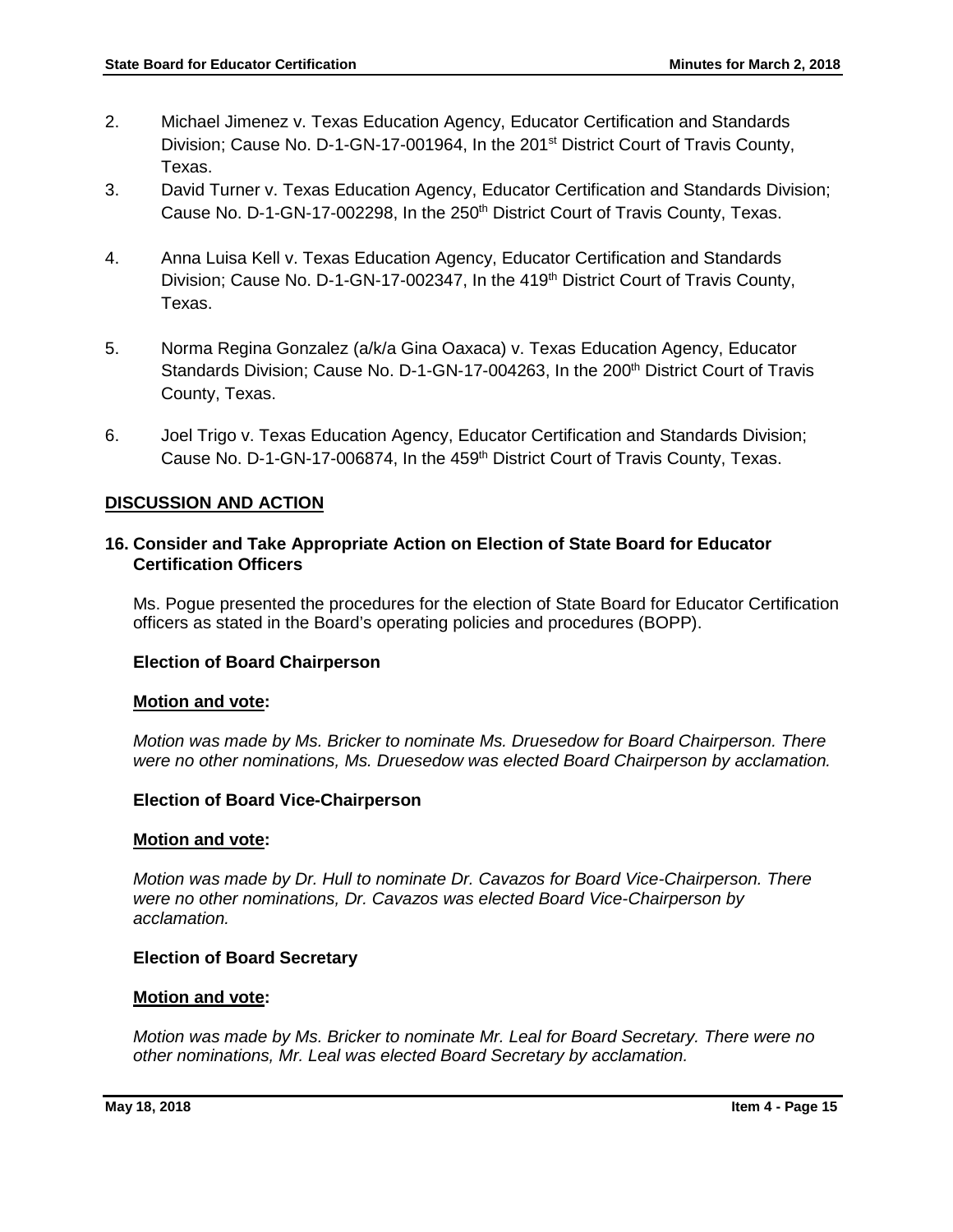## **17. Board Operating Policies and Procedures Review**

Ms. Pogue presented this item to the Board. Ms. Pogue clarified to the Board that this is the annual review of the SBEC Board operating policies and procedures. No changes were recommended, but Ms. Pogue reminded the Board that any suggested changes would be brought for Board action.

## **DISCUSSION ONLY**

## **18. Discussion of Proposed Amendments to 19 TAC Chapter 247, Educators' Code of Ethics**

Ms. Moriaty presented this item to the Board. This item provides the State Board for Educator Certification (SBEC) an opportunity to discuss proposed amendments to 19 TAC Chapter 247, Educators' Code of Ethics. The proposed amendments would add definitions to 19 TAC §247.1 to make the Educators' Code of Ethics more clear and enforceable, would make educators who act recklessly in diverting money or misrepresenting the educator's employment history subject to discipline by the SBEC, would clarify that educators are subject to discipline by the SBEC for violating written directives from school administrators, and would include all educators who have had an inappropriate relationship with a student or minor among the people that another educator cannot assist in getting a job. Ms. Moriaty explained that while discussing proposed amendments to 19 TAC Chapter 247 with stakeholders, additional changes were made, and she provided substitute text to the Board members.

Mr. Leal asked about adding a standard to the Educators' Code of Ethics regarding educatoron-educator sexual harassment. He stated that while he understands sexual harassment can be handled at the local level as an employment matter, he also believes the Board has an obligation to set rules in place for all educators.

Dr. Cavazos suggested that when considering language for the Educators' Code of Ethics regarding staff-on-staff sexual harassment behavior, the Board needs to set a high threshold in order to avoid the SBEC becoming involved in too many minor issues best handled by the local human relations department.

Dr. Cavazos also suggested that the suggested amendment to §247.2(1)(G) regarding written directives be limited to directives regarding an educator's behavior toward students, so as to avoid the SBEC enforcing directives that are more related to an educator's employee performance than the educator's ethics.

Ms. McCall stated that the suggested rule changes are too broad and would cause unnecessary sanctions on educators. She explained that she could support more specific language for §247.2(1)(G) as suggested by Dr. Cavazos.

Mr. Coleman stated that he is concerned the Board is trying to put too many disciplinary rules into a Code of Ethics that should be more of an inspirational creed worthy of framing. Mr. Coleman suggested that most of the recommended changes are more appropriately housed in 19 TAC Chapter 249 with the other rules regarding educator discipline.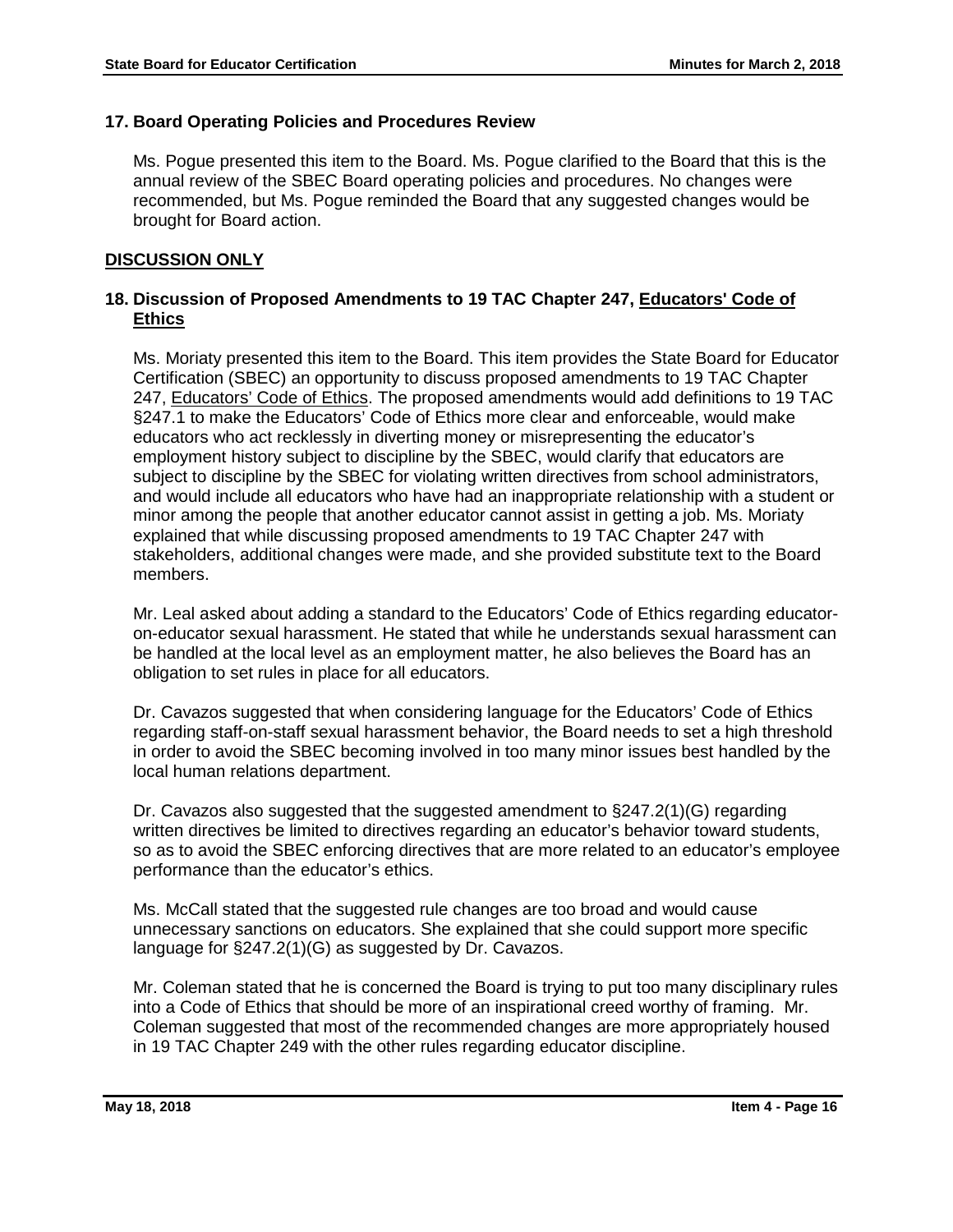Public Comment was provided by: Ms. Patti Quinzi, American Federation of Teachers

Ms. Quinzi commented that AFT did not support the proposed changes. With regard to the draft definition for "under the influence," AFT did not support using a blood alcohol content percentage as part of the definition because such tests lacked reliability. With regard to the draft changes regarding educators misappropriating school funds or property, AFT felt that recklessness was too low a standard, and that the requirement that the misappropriation must be "for personal gain" should be added back in. With regard to directives from supervising administrators, AFT felt that the proposed language was too broad and interfered in areas that were best left to employment attorneys and human relations departments on the local level. With regard to the draft provision regarding an educator recklessly making misstatements in a job application regarding the educator's employment history, disciplinary history or criminal record, AFT felt that recklessness was too low a standard because people make mistakes in filling out applications.

Ms. Julie Leahy, Texas Classroom Teachers Association

Ms. Leahy commented that TCTA was concerned about adding in too many provisions designed to discipline misconduct into the Educator's Code of Ethics. Ms. Leahy indicated TCTA would support adding educator-on-educator sexual harassment to the Educators' Code of Ethics. With regard to the draft language regarding educators misappropriating funds or property, TCTA requested that the language "for personal gain or advantage" remain to prevent simple accounting mistakes or educators moving money from one school account to another from being subject to discipline. With regard to directives from supervising administrators, TCTA expressed concern regarding illegal directives and whether the draft language would require SBEC to enforce them.

Ms. Kate Kuhlmann, Association of Texas Professional Educators

Ms. Kuhlman cautioned against making the provisions of the Educators' Code of Ethics so broad that they incorporated matters that were best left to employment action by local district human relations departments rather than disciplinary action by the SBEC.

The SBEC recessed for lunch at 12:00 PM.

The SBEC reconvened at 12:34 PM.

## **19. Discussion of Proposed Amendments to 19 TAC Chapter 228, Requirements for Educator Preparation Programs**

Dr. Miller presented this item to the Board. This item provided the State Board for Educator Certification (SBEC) an opportunity to discuss and propose amendments to 19 TAC Chapter 228, Requirements for Educator Preparation Programs. The proposed amendments would implement the statutory requirements of Senate Bills (SBs) 7 and 1839 and House Bills (HBs) 2039, 3349, and 1963, 85th Texas Legislature, Regular Session, 2017. The proposed amendments would also implement changes based on stakeholder input and Texas Education Agency (TEA) staff recommendations.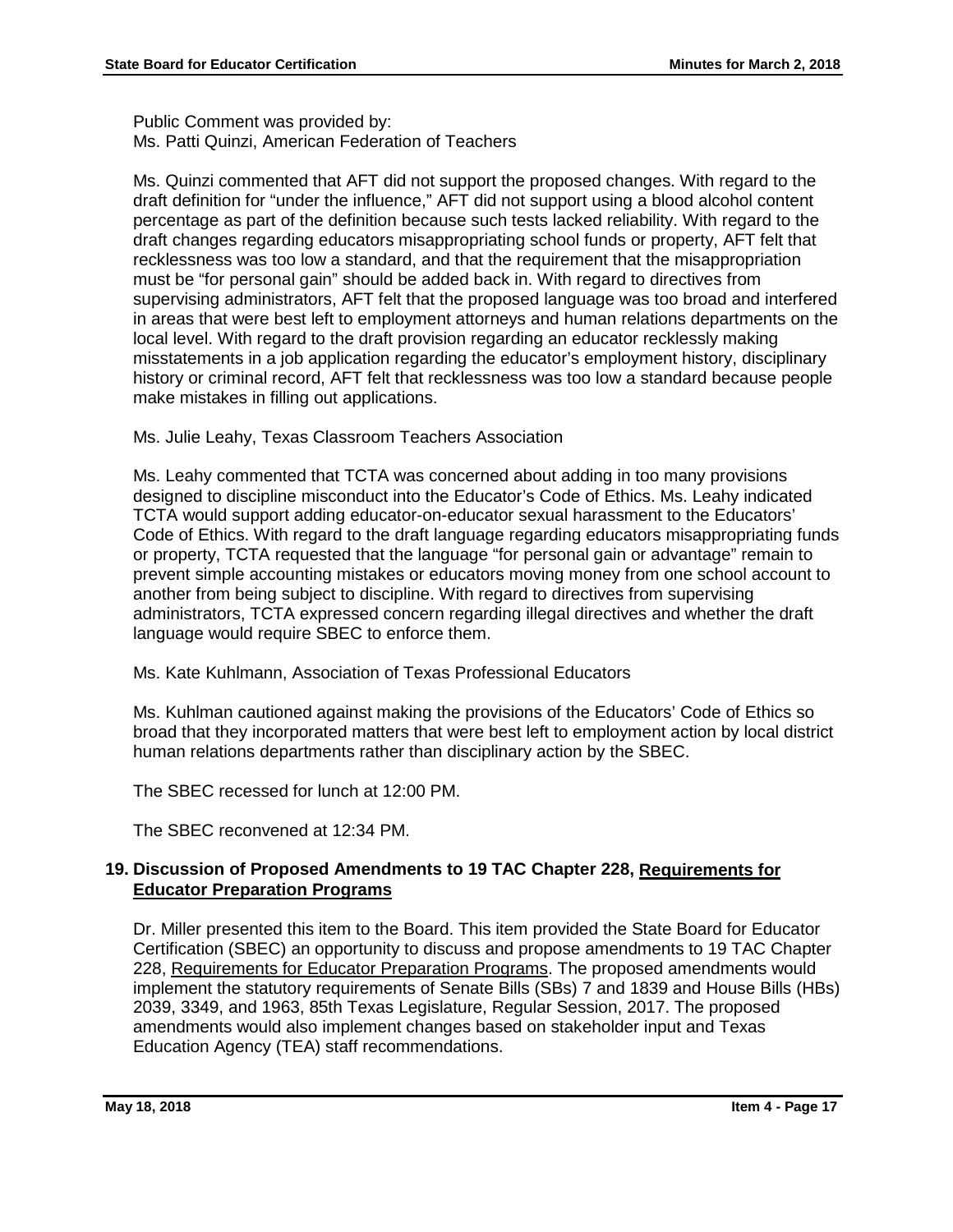Dr. Miller explained that there had been twelve changes to this item since it was discussed with the Board at its December 2017 meeting. Dr. Miller mentioned that TEA staff had worked with a number of stakeholders and stakeholder groups over the past several months to gather input on this chapter. Dr. Miller thanked Tam Jones and Christie Pogue for producing a handout that described each of these issues, the input that had been received from stakeholders on each issue, and the rationale for the TEA staff recommendation on each issue.

Dr. Miller highlighted the changes to field supervisor experience requirements, the curriculum and training requirements for the Trade and Industrial Workforce Training certificate, the number of consecutive days of long-term substitute experience that could be credited for field-based experience, the coursework and field experience requirements for the Early Childhood: Prekindergarten-Grade 3 certificate, and the clinical teaching requirements for a teacher candidate who is employed as an educational aide.

Public Comment was provided by: Ms. Stephanie Stoebe Ms. Holly Eaton Ms. Lindsay Sobel Ms. Kate Kuhlmann

After public comment was provided, Mr. Franklin drew attention to the written public comments that had been submitted to the Board regarding the training requirements for the Trade and Industrial Workforce Training certificate. While the commenters requested that the certificate cover other certificate areas such as Health Science and Marketing, Mr. Franklin explained to the Board that TEA staff had aligned the new certificate with the existing Trade and Industrial Education certificate because of the language that was included in the statute that created the new certificate. Unless the Board directed staff to expand the scope of the new certificate, the work plan and budget for the new certificate would cover areas such as automotive, HVAC, and plumbing.

Mr. Leal commented that there was a need for Trade and Industrial Education teachers and there needed to be a balance of flexibility and training. Mr. Franklin mentioned that districts had considerable flexibility in hiring teachers for this area. In 2015, the Texas Legislature created a school district teaching permit for non-core career and technical education teachers. The permit did not require approval by the TEA and allowed districts to train their own personnel. Mr. Franklin also mentioned that many districts have exempted themselves from the certification requirement by including this exemption in a District of Innovation designation. With these two options available to districts, Mr. Franklin asked the Board to consider the value of certification. Mr. Leal asked if a floral design teacher would be eligible for one of these two options. Mr. Franklin confirmed that a floral design teacher is a good example of the legislative intent to provide districts with local control over who they hire as teachers. Ms. McCall asked about the requirements of a non-core school district teaching permit. Mr. Franklin responded that the requirements included that the district provide at least 20 hours of training in areas such as classroom management. Ms. McCall thanked those who provided public comment and said that she was in support of increasing the number of training hours for this new certificate from 200 to 250 hours.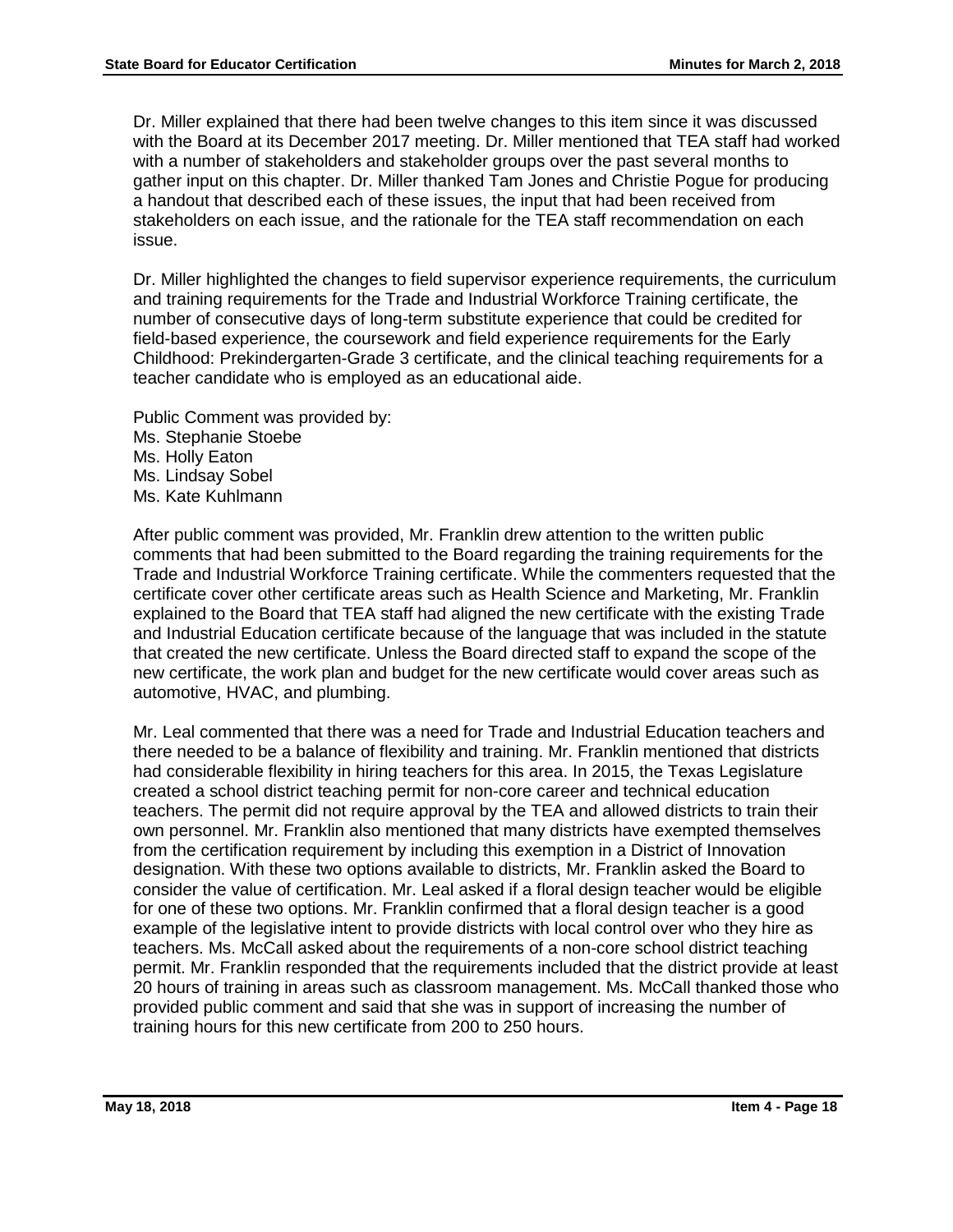Ms. McCall also said that she was in support of adding coaching and mentoring to the cooperating teacher requirements. Ms. Brooks-Sykes agreed with Ms. McCall on the addition of these topics to the requirements.

Dr. Ridley expressed his concern about crediting substitute teaching experience for fieldbased experiences. While substitute teaching provides for classroom context, he explained that it does not provide the substitute teacher with the strategies necessary to be successful. He expressed his concern that cutting corners on preparation would devalue certification.

Dr. Miller drew attention to another theme that was included in the written public comments. The commenters requested that there should be less training required before a Trade and Industrial Workforce Training certificate candidate could be hired as a teacher of record. The commenters also requested that there be more flexibility as to who could provide the training to candidates. Dr. Miller reminded the Board that it had increased the number of hours of training required before a candidate could be a teacher of record from 110 hours to 180 hours with amendments to its rules in 2016. Dr. Miller also reminded the Board that it amended the rules in 2016 to require programs to provide training rather than allowing training to be provided by other entities. Dr. Miller asked Board members if they had any thoughts on changing the requirements for this new certificate.

Dr. Cavazos asked if there was a requirement for a person hired on a school district teaching permit to become certified and, if not, why would a person want to seek certification. Mr. Franklin replied that there was no requirement to become certified because a person could stay with the same district on a permit. Mr. Franklin added that the benefit to becoming certified was that the person could use that certification in other districts. Dr. Cavazos commented that each district makes its own decision on whether or not to hire with permits and that a District of Innovation designation is also a decision each district makes on its own. Ms. McCall commented that she was not in support of providing more flexibility for this new certificate because the reason for the changes to the requirements was to raise the standards for all programs. Ms. McCall also thanked staff for providing the handout that described each of the issues. Dr. Turner commented that a certificate needs to be desirable and reasonable to attain. Mr. Franklin thanked the Board members for their input and explained that there was additional work that needed to be done before TEA staff brought this item back to the Board for proposal.

## **20. Discussion and Update on Principal Certification Redesign**

Dr. Tam Jones presented this item to the Board. He reminded the Board that the principal certification redesign is much more than just a new test, but includes a new principal certification name (*Principal as Instructional Leader*) along with a new certification examination, an option for a tiered phase-in process for obtaining the standard principal certificate, and an endorsement for currently certified principals and assistant principals. He walked the Board back to April 2016 when the Board adopted new principal standards based on the how the role of the principal has changed since 2002 and mentioned that for the first time, Texas principal standards are aligned to the Texas teacher evaluation and support system (T-TESS).

Dr. Jones then walked the Board through the changes in the kinds of questions and demonstration of mastery that will be required on the new principal exam to show how the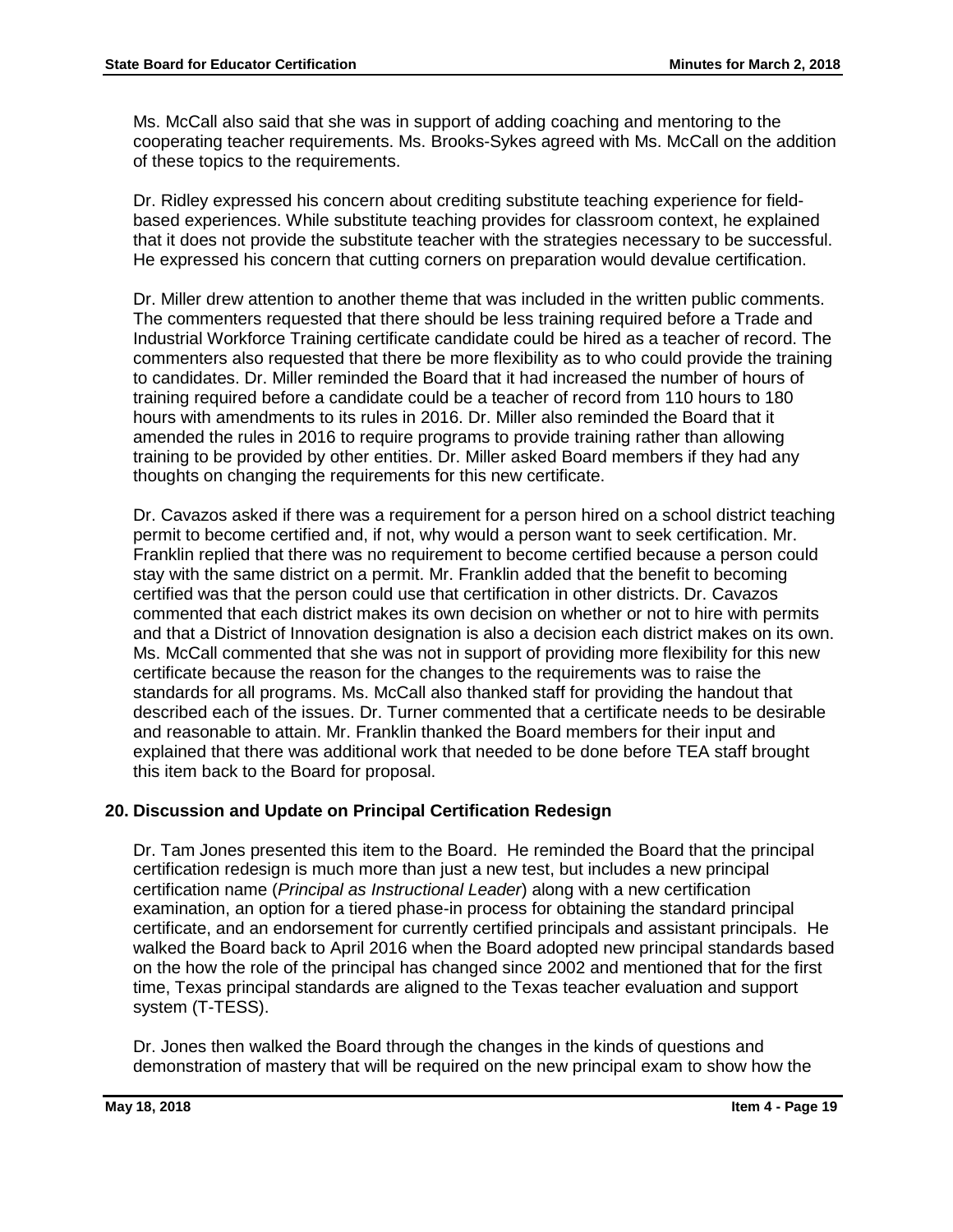test reflects an increased rigor that will better position new campus leaders for success, including the increased costs on the new exam from using constructed response test items that will require hand scoring. He also reviewed the optional phase-in process for the certification tests which allows a candidate to choose to take the performance assessment immediately following passing the TExES Principal Examination (#268), or choose to proceed on an intern certificate to allow individuals time to experience the role as a principal prior to completing the performance assessment. He explained that this would allow flexibility for candidates in determining when to progress toward earning the standard principal certificate.

Dr. Jones also walked the Board through a feature in the certificate redesign process that provides for someone currently certified as a principal (either mid-management certification or the renewable #068 principal) to upgrade to the new *Principal as Instructional Leader* certificate. He explained that this would allow individuals the flexibility to have the new principal certificate title on their Texas Educator Certificate and show they have modeled continuous improvement.

Dr. Jones discussed the draft timelines for implementation along with the affected chapters that would have some anticipated changes as a result of the new principal certificate.

Dr. Turner commented that the new performance-based assessment gives candidates a chance to demonstrate the knowledge base and application of the skills taught in their program.

Dr. Cavazos mentioned that it was important to work the plan so that programs have time to make the necessary changes so that candidates are not caught in the middle, along with the importance of how we communicate to the programs. Dr. Cavazos also requested staff to conduct an informational forum for the southern quarter of the State to ensure they have access to the information provided at the Regional Forums regarding the principal redesign.

## **21. Discussion of Proposed Amendments to 19 TAC Chapter 230, Educator Preparation and Certification, Subchapter C, Assessment of Educators; Subchapter D, Types and Classes of Certificates Issued; Subchapter E, Educational Aide Certificate; and Subchapter H, Texas Educator Certificates Based on Certification and College Credentials from Other States or Territories of the United States**

Ms. Cook presented this item to the Board. Ms. Cook stated the conversation would be anchored around pages 2-4 of the item. She shared her intent to walk the Board through the bulleted points for each of the four subchapters and questions she has for the Board. For Subchapter C, Ms. Cook explained Figure §230.21(e) in Item 11 from today's agenda will be presented to the Board again for updates at the May meeting to incorporate the new Principal as Instructional Leader certificate to ensure it completes the rulemaking process and allows the process to be ready to issue the new certificate. Ms. Cook also mentioned Dr. Miller's earlier conversation in Item 19 as it relates to the educator preparation program work related to the EC-3 and Trade and Industrial Workforce Training Certificates. She shared that depending on the outcome of the next testing contract award, TEA staff may or may not have additional information specific to the required tests for issuance of both certificates (EC-3 and Trade and Industrial Workforce Training) ready to propose in rule by the May meeting. For Subchapter D, Ms. Cook indicated additional adjustments may be needed to support issuance of intern and probationary certificates for the new Principal as Instructional Leader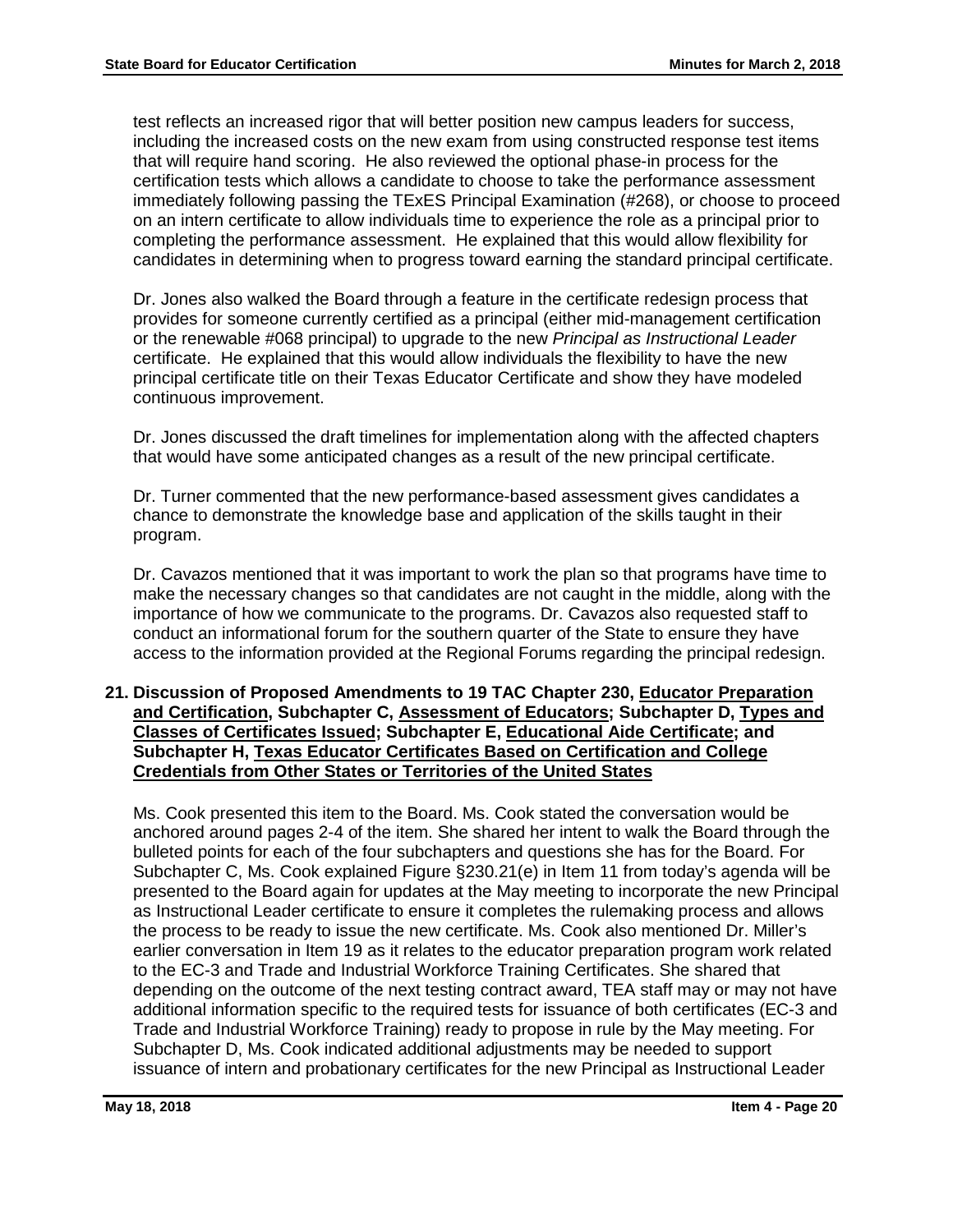certificate. Ms. Cook shared that while she has previously discussed various aspects related to the Visiting International Teacher Certificates, that staff has not dived into the specifics of the rule text until now.

For Subchapter E, Ms. Cook referenced conversations from earlier in the day related to the work being completed by Ms. Moriaty and her team specific to sanctions of educational aide certificates now that they are issued for a shorter timeframe (i.e., two years versus five years). Ms. Cook explained there is a duplicative English language proficiency requirement reference in these rules like the ones for Visiting International Teacher certificate. Ms. Cook shared it is TEA staff's belief that determining one's command of the English language and his or her suitability to serve in the role of educational aide should be left up to the district. For Subchapter E, Ms. Cook referenced some technical edits needed to improve a few sentences in the rules. She also referenced the SB 1839 provision that allows the Commissioner of Education to establish rules that would exempt eligible candidates certified outside the state from Texas testing requirements.

Ms. Cook returned to the Board to gauge their feelings about the direction she plans to take to ensure readiness to propose rules for Board consideration in May. Dr. Cavazos stated you did exceptionally well. His only question was why consider something other than TOEFL? Also mentioned in previous conversations where we commented why even require a test at all for visiting international teachers? Ms. Cook confirmed there was some concern about cost but also some recognition of the level of assessment and vetting of candidates that is done before selection to participate in the program. A significant amount of work is done to ensure quality candidates are admitted into the program. Dr. Cavazos also referenced wording "as rigorous as the TOEFL." Ms. Cook referenced the IELTS assessment that many outside the U.S. take as well as other assessments that might be in place that include rigor similar to that of the TOEFL. Dr. Cavazos shared we might be looking at an alternative to the TOEFL requirement for everyone. Ms. Cook indicated it was not staff's intent to change the TOEFL requirement for out-of-country candidates but did want to explore an option to testing related to issuance of the VIT certificate. Ms. Druesedow confirmed the Board's willingness to allow Ms. Cook to proceed in the direction outlined in the item and shared with the Board. Ms. Cook shared the conversation has been extremely helpful, and as always, she will put a lot of care into the item development..

## **22. Discussion of Educator Testing Contract and Request for Proposal**

Ms. Cook presented this item to the Board. Ms. Cook highlighted the work being done under the current educator testing contract, and an overview of activities completed to date related to the request for proposal (RFP). Ms. Cook shared that we are in the last contract year with the current vendor, ETS, and directed the Board to Attachment I on page 2 and highlighted the RFP activities completed to date by TEA staff and reviewers of the RFP. Ms. Cook advised we are in the month to select a new vendor(s) to partner with us over the next four years in bringing forth the Board's vision and to finish development of current assessments such as Principal, EC-3, Trade and Industrial Workforce Training, and other assessments to be determined. Ms. Cook also shared her plans to return in May with an update related to the contract award and next steps to continue the great work that staff has been discussing with the Board. Staff remains extremely appreciative of the collaboration we have with this Board and our strong working relationship the Commissioner. Ms. Cook mentioned how Attachment II on page 3 provides a visual that explains our varying roles and responsibilities and